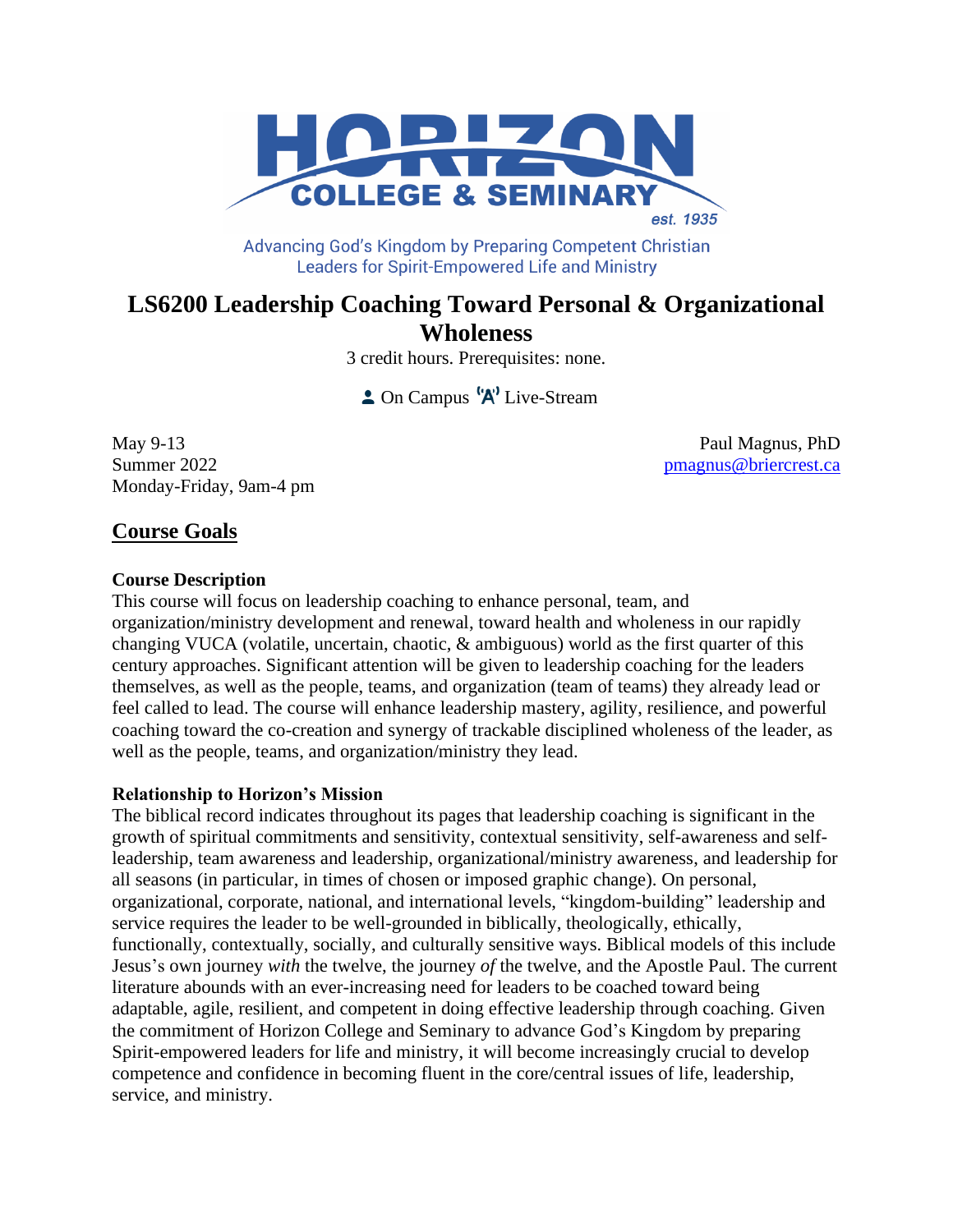# **Course Competencies and Learning Outcomes**

To demonstrate competency and confidence in understanding the inter-relationship and impact in managing progressive self-coaching, other-coaching, team-coaching and organizational coaching in conventional, non-conventional, complicated, polarized, and/or complex contexts, students will

- 1. Demonstrate a readily applicable grasp of an answer to the question of the essence of the why, what, who, how and when of self-coaching, leadership coaching, team coaching, organizational/ministry coaching in complex settings with application of historical, theological, biblical, sociological, and functional understanding.
	- *Assessment:* Integrative Reading & Report; In-Class PowerPoint Presentation; Class Teamwork & Journal; Integrative Model on Leadership Coaching Toward Personal & Organizational Wholeness
- 2. Illustrate enhanced clarity as they interpret and re-interpret their perceived or actual life and ministry experiences. This will enable enhanced processing competencies and confidence in assessing and interpreting which of the course themes to apply to ensure an even stronger future.
	- *Assessment:* In-Class PowerPoint Presentation; Class Teamwork & Journal; Integrative Model on Leadership Coaching Toward Personal & Organizational **Wholeness**

To demonstrate competence and confidence to lead and engage in progressive coaching toward enhanced ministry leadership outcomes, students will

- 3. Communicate a capacity for distinguishing and comparing best practice in coaching the persons they lead in appreciative coaching on the entire continuum from appreciative coaching through inviting a coachee to serve elsewhere.
	- *Assessment:* Integrative Reading & Report; In-Class PowerPoint Presentation; Class Teamwork & Journal; Integrative Model on Leadership Coaching Toward Personal & Organizational Wholeness
- 4. Present their growing expertise in dealing with teams and team members who are at various levels of coaching readiness in a minimum of three ways.
	- *Assessment:* Integrative Reading & Report; Class Teamwork & Journal; Integrative Model on Leadership Coaching Toward Personal & Organizational Wholeness

To demonstrate growing understanding, competency, and confidence in organizational coaching along a continuum of progressive movement from conventional, to more complicated, to more polarized or bipolar, to more complex, students will

- 5. Describe with conversational intelligence how they perceive and can now provide organizational coaching leadership using a coaching dashboard as a guide (possible adaptation of Judith Glasser's *Conversational Intelligence,* Dashboard).
	- *Assessment:* Integrative Reading & Report; In-Class PowerPoint Presentation; Class Teamwork & Journal; Integrative Model on Leadership Coaching Toward Personal & Organizational Wholeness
- 6. Develop a personal covenant on how they will apply "powerful leadership through coaching that does not lead as 'the Gentiles who Lord it over…'"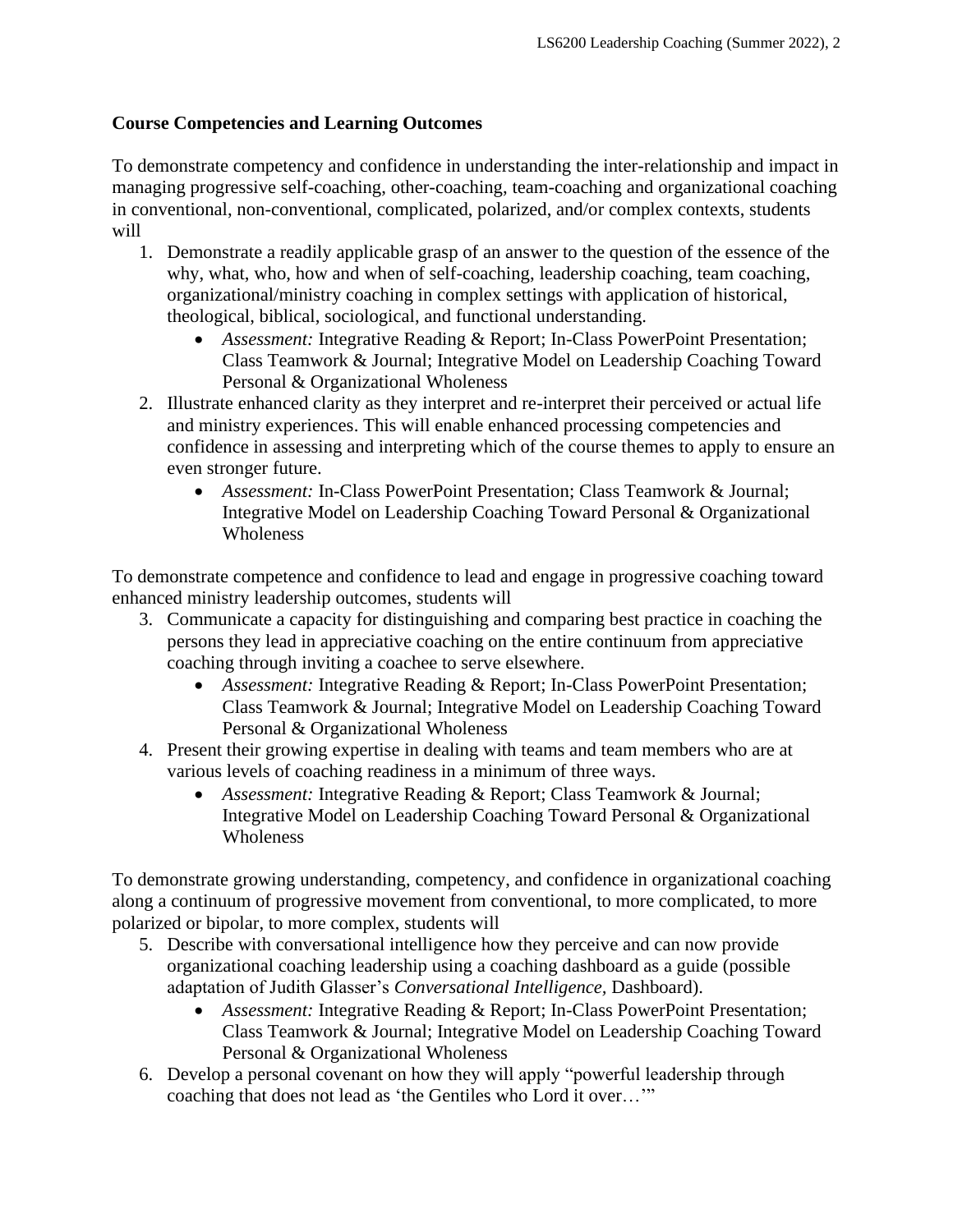• *Assessment:* Class Teamwork & Journal; Integrative Model on Leadership Coaching Toward Personal & Organizational Wholeness

To demonstrate competence and confidence in self-awareness and self-leadership to enable each one to be intentional and mindful in their coaching of self, people, teams, and organizations toward living and flourishing, students will do the following. The goal is to be in and deliver powerful leadership coaching from the "Thrive Cycle" 80% of the time.

- 7. Design a mindful coaching process based on the guidance offered in *The Mind of the Leader* with attention to its principles and primary ingredients.
	- *Assessment:* In-Class PowerPoint Presentation; Class Teamwork & Journal; Integrative Model on Leadership Coaching Toward Personal & Organizational Wholeness
- 8. Design a user-friendly application of the "Thrive Cycle" from *At Your Best* for coaching themselves and the people, teams, and organizations they influence and impact at least 80% of the time.
	- *Assessment:* Integrative Reading & Report; Class Teamwork & Journal; Integrative Model on Leadership Coaching Toward Personal & Organizational Wholeness

# **Course Work**

# **Required Readings**

# **Read both of these two books:**

- Brown, Steve. *Leading Me: Eight Practices of a Christian Leader's Most Important Assignment*. Lagoon City, ON: Castle Quay, 2015. ISBN: 978-1927355688.
- Simpson, Michael. *Powerful Leadership Through Coaching: Principles, Practices, and Tools for Leaders and Managers at Every Level.* Hoboken, NJ: Wiley, 2020. ISBN: 978- 1119529026.

# **Choose one of these two books:**

- Hougaard, Rasmus, and Jacqueline Carter. *The Mind of the Leader: How to Lead Yourself, Your People, and Your Organization for Extraordinary Results.* Boston, MA: Harvard Business Review, 2018. ISBN: 9781633693425.
- Nieuwhof, Carey. *At Your Best: How to Get Time, Energy, and Priorities Working in Your Favor.* Colorado Springs: WaterBrook, 2021. ISBN: 9780735291362.

# **Choose one of these two books:**

- Lencioni, Patrick. *The Five Dysfunctions of a Team: A Leadership Fable.* San Francisco: Jossey-Bass, 2002. ISBN: 978-0787960759.
- Sibbet, David. *Visual Teams: Graphic Tools for Commitment, Innovation, and High Performance.* Hoboken, NJ: Wiley, 2011. ISBN: 978-1118077436.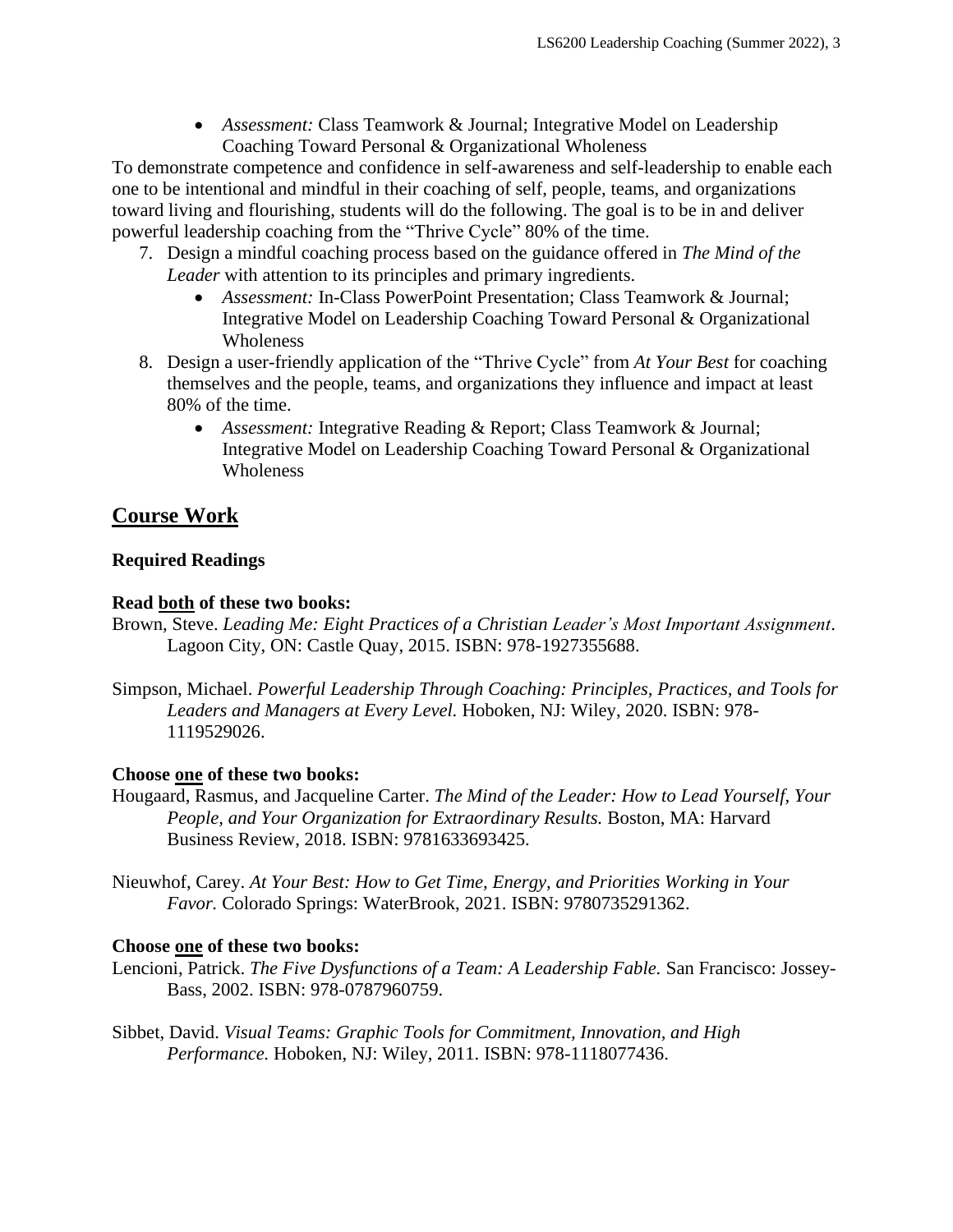### **Choose one of these three books:**

- Collins, Jim. *How the Mighty Fall: And Why Some Companies Never Give In.* New York: Harper Collins, 2009. ISBN: 978-0977326419.
- McChrystal, General Stanley. *Team of Teams: New Rules of Engagement for a Complex World.*  New York: Penguin Random House, 2015. ISBN: 978-1591847489.
- Quinn, Robert E. *The Positive Organization: Breaking Free from Conventional Cultures, Constraints, and Beliefs.* Oakland, CA: Berrett-Koehler, 2015. ISBN: 978-1626565623.

\*\*While students have the benefit of accessing their textbooks online through the Digital [Theological Library,](https://saskatoon.mlasolutions.com/m5/catalog/(S(3h21syce2tpjqj0wea2rbnzr))/Default.aspx?installation=HRZN) they will not have access to the Digital Theological Library upon graduation. Therefore, we encourage students to purchase select textbooks to build their personal library. For your convenience, Horizon has partnered with Kennedy's Parable to provide textbooks.

# **Course Assignments and Activities**

# *Pre-Course Assignments*

# 1. *Integrative Reading & Report* (Value—25%).

Each student will have read the 5 textbooks (reading one or the other where that is noted for a total of 5 books) with sufficient comprehension for class interaction, to gather memorable insights, identify values and applications, compare and contrast the authors, and to share the benefits and liabilities of each of the readings. In addition to being prepared to interact on your gleanings from your readings, each student will write a 7-10-page written summary that identifies memorable insights, application, comparison, and analysis of each of the books and then provides an integrative conclusion for the collection of readings. Please note that the book you choose for your presentation (see Assignment 2 below) need not be included in the written summary. This assignment will be assessed in part for your sense of readiness for self-coaching, individual coaching, team coaching, and organizational coaching as described by the Simpson textbook and the potential application of his 3D coaching model. It is expected that the reading and paper be completed before the first day of class. Please submit your paper on Populi.

- Related Learning Outcomes: #1, 3-5, 8
- **Assignment Length**: 7-10 pages.
- **Due date**: May 6, 2022.

# 2. *In-Class PowerPoint Presentation* (Value—25%).

Each student will be expected to select one book from the required reading list (other than the Simpson book and the Brown book, since all will be reading these two) and prepare a presentation that clearly shows how the resource applies to leadership coaching. When choosing your book, note that each of the books brings something unique to be applied to a holistic coaching journey. For example, coaching a "Team of Teams" as described in the textbook *Team of Teams* will be very different from coaching in a conventional or complicated setting. In your presentation, please share how your chosen reading will contribute to enabling coaching toward a better future for you and your chosen context of application.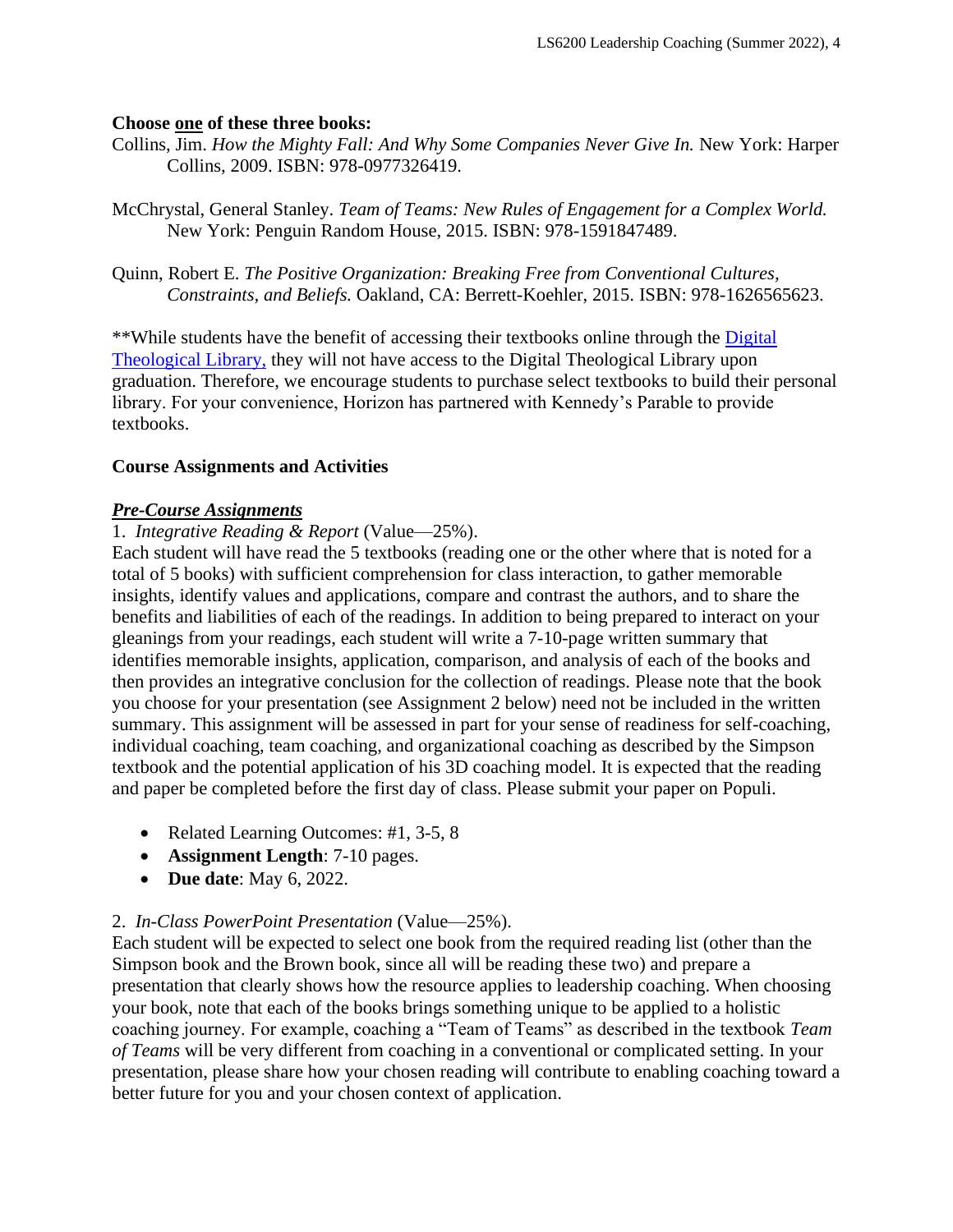I prefer that you check with me regarding your choice of book, so we have a good distribution of readers who have expertise on as many of the books in the textbook list as possible. If multiple students select the same book, a few of you will get to speak as our resident expert on a book. This normally broadens the load and benefit of class dialogue and engagement and allows for deepened focus. Please realize that you will be the "expert" on the chosen resource as we progress through the week. Therefore, please give the chosen book very focused attention.

In addition to reading & presenting on one book, please also read <u>one</u> of the following:

- One of the Gospels. As you read, observe Jesus's journey of coaching/mentoring throughout the chosen Gospel. Note how Jesus's coaching influenced the 12.
- The book of Acts. As you read, observe how Jesus's coaching influenced the 12 and Paul. Also observe how coaching influenced the launch of the early church.

You do not need to refer to your Bible reading in your presentation, but you will be expected to share your reading expertise as we progress through each day of the course.

- Related Learning Outcomes: #1-3, 5, 7
- **Assignment Length**: 30-minute PowerPoint presentation.
- **Due date**: May 9, 2022.

# *Mid-Course Assignments*

3. *Class Teamwork & Journal* (Value—25%).

Each student will be expected to engage in intense dialogue and interaction regarding readings, course discussions, class teamwork clarity enhancement, interviews, demonstrations, class stories, professor-facilitated sessions, and experience in use of best practices and processes reviewed in your teamwork sessions. The teamwork will assist with self-awareness, selfevaluation, and exercises that deepen understanding and clarity on the work of each day in journaling daily discoveries and applications. The class team size will be contingent on the size of the entire class (the full class learning circle). The teamwork will be applied as we proceed through the course. Approximately 1 hour each day will be dedicated to this journey. The week will conclude with a **30-minute team presentation** and conversation on their teamwork outcomes. Teamwork will be assessed in part by the following criteria:

- Classroom engagement quality and quantity, within both the full learning circle and assigned class teams.
- Class teamwork experimentation and feedback loops.
- Class teamwork, demonstration, and application, as well as insights and feedback following interview of seasoned persons who are brought into class.

Each student will also keep a **daily written journal** of their primary discoveries and gleanings for each class day, including their discoveries and process learning in their teamwork. The written journal should provide approximately one page of succinct discoveries of memorable insights per day and include classroom insights, self-discoveries or reflections, class presentations, and teamwork applications as guided and processed each day. The final journal report should include a precise set of ingredients you will include in your post course paper. Point form is very acceptable for this project. The journal will be assessed in part by the following criteria: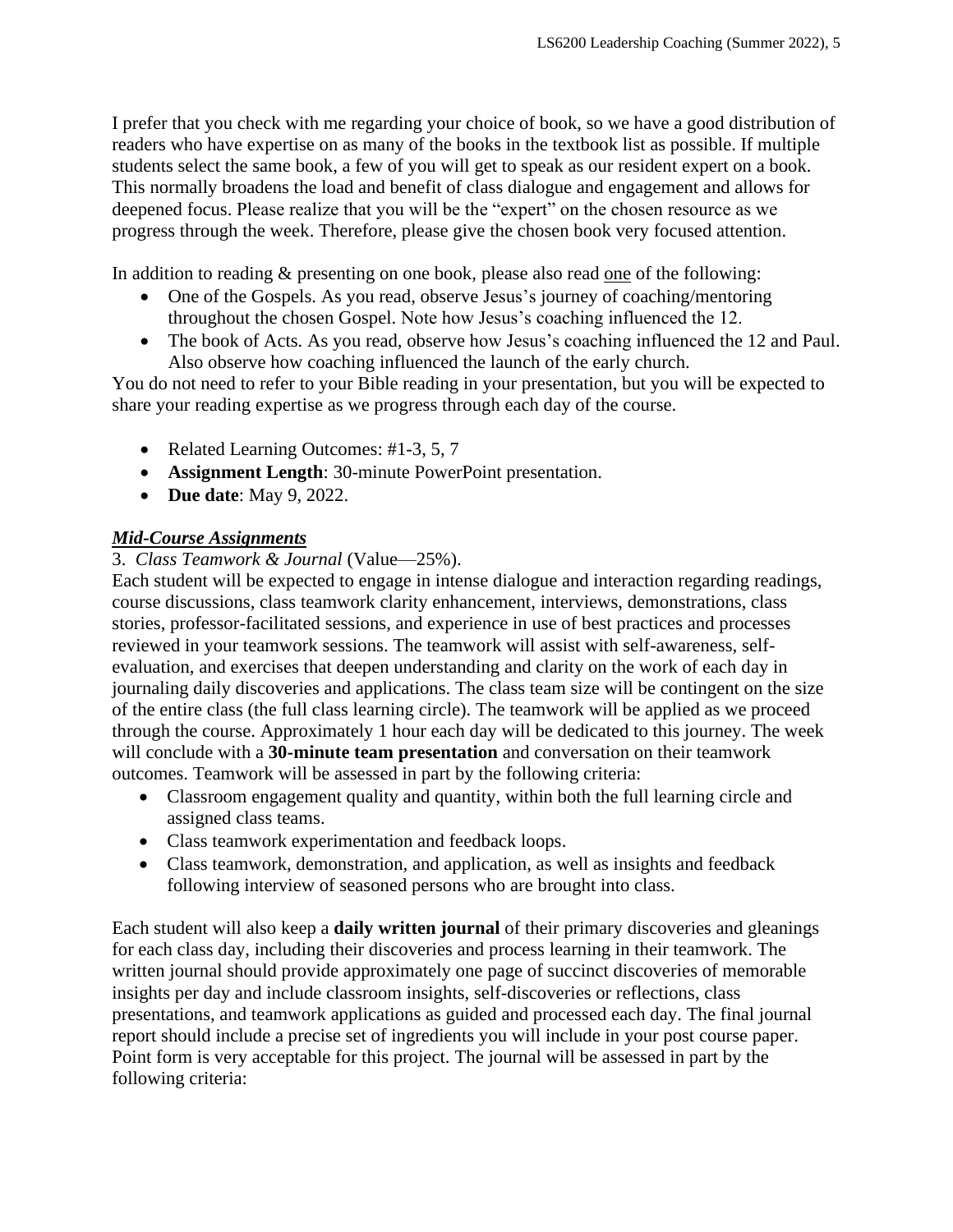- Daily inclusions of new discoveries from learning circle facilitated sessions, lectures, book presentations, and assigned class team process.
- Daily self-reporting and reflections.
- Written record of heightened competence, capacity, and confidence toward applying each day's learning from lectures and class teamwork sessions.
- Inclusion of a specific definition of the terms on a starting dashboard and their use to assure the grasp of clarity and application.
- Inclusion of an emerging outline which can be presented to the class team before the end of the week.
- Clear application of *The Mind of the Leader*.

The basis for the grade for this assignment will be 50% for teamwork and team presentation, and 50% for the journal.

- Related Learning Outcomes: #1-8
- **Assignment Length**: 30-minute team presentation; 5-7 pages of journal entries.
- **Due date**: Team presentation: **Friday, May 13** / Journal: **May 17** at the latest.

# *Post-Course Assignments*

4. *Integrative Model on Leadership Coaching Toward Personal & Organizational Wholeness* (Value—25%).

Each participant will be expected to develop a theologically-, ideologically-, and theoreticallygrounded, highly functional model and pathway for how to continue to grow and increasingly thrive in facilitating progressive organizational coaching including self-coaching, individual coaching, team coaching, and organizational coaching with adaptability and agility. Numerous resources that will be of major help for you will be referred to and referenced as we process the daily class learning. The ideological foundation will expect good research and the model itself, which is intended to be integrative, will require creative design and often be based on our journey together throughout the week and the pre-course readings. The assignment will be assessed in part by the following criteria:

- Model formation.
- The quality of the covenant that commits to how you covenant with yourself, as well as the people, teams, and organizations you lead to ensure you do not lead "like the Gentiles who Lord it over..." This is a significant part of the post-course paper.
- The way in which you apply learning from *The Mind of the Leader* student presentation using coaching language.
- The way in which you apply the coaching thrive cycle model and plan for being and doing *Powerful Leadership Through Coaching*, 80% of the time.

**Alternative Project**: Discuss a creative alternative with the instructor and shape a contractual request for such a project if you are in a specialized context or role that you can apply to our entire class journey.

- Related Learning Outcomes: #1-8
- **Assignment Length**: 7-10 pages.
- **Due Date**: July 4, 2022.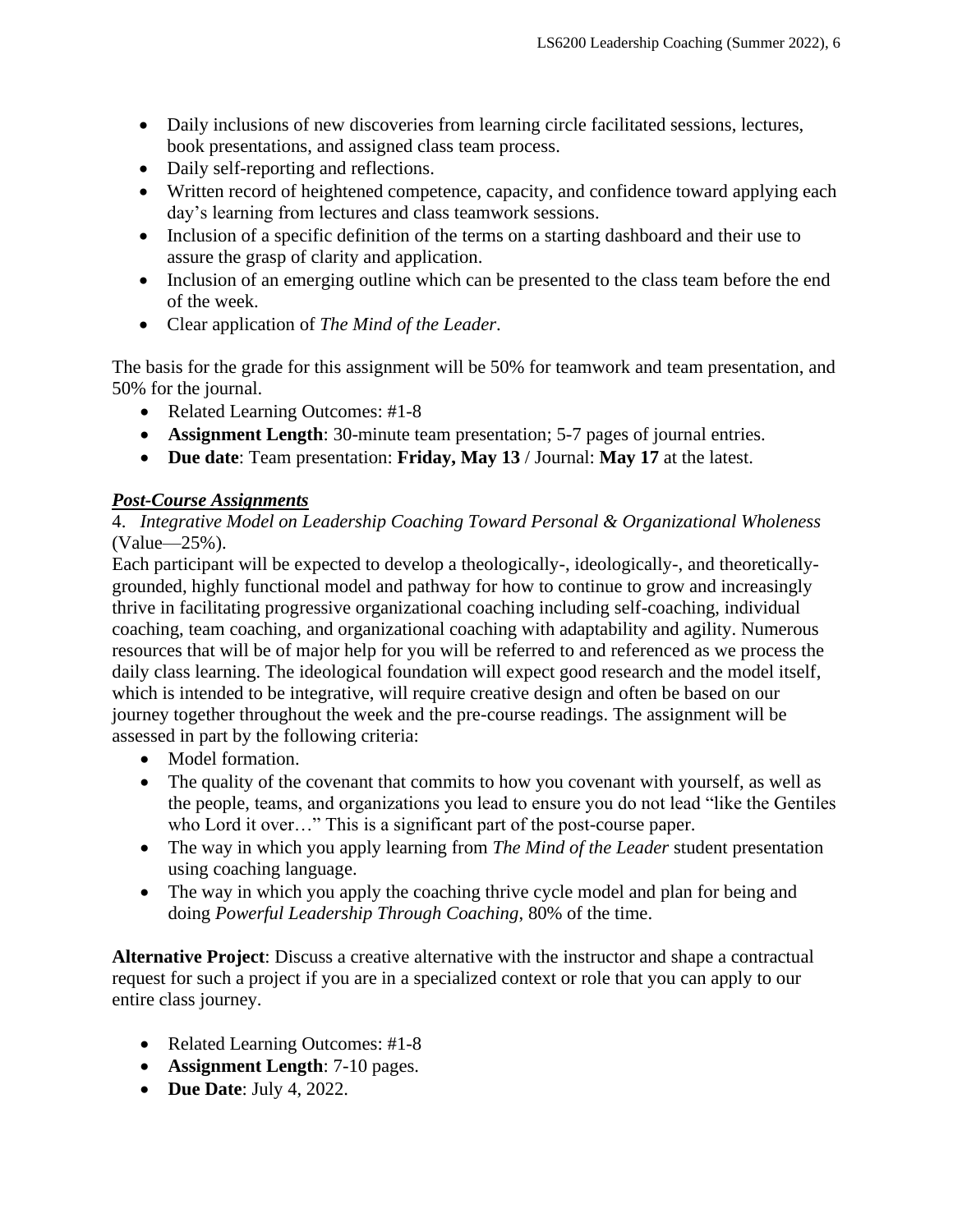| <b>TIME</b> | <b>TOPICS OF DISCUSSION</b>              | SUPPORTING TASKS/ASSIGNMENTS                          |
|-------------|------------------------------------------|-------------------------------------------------------|
|             | <b>Unit I: Organizational Leadership</b> | a. Be ready to fully engage in dialogue               |
| 1 day       | <b>Coaching Journey Description</b>      | from the very start of the course. Your               |
|             | A. Course specific STUMP speech          | advance textbook reading, integrative                 |
|             | B. Introduction of course hopes $\&$     | report, and full engagement readiness                 |
|             | dreams (your want to and how to          | will be very significant as we process.               |
|             | readiness)- self-coaching or team        | b. Reflect on your "personal profile" and             |
|             | coaching you                             | where you are at in your sense of what                |
|             | C. Review of course expectations         | would most help you toward becoming                   |
|             | D. Review of course as "Case in          | an organizational leadership coach and                |
|             | Point" approach & personal               | what your dreams are for this.                        |
|             | publishing                               | c. Think about the most difficult person in           |
|             | E. Integrative organizational            | your life so far and how your pre-course              |
|             | leadership definition & the role of      | work has already stimulated you to think              |
|             | organizational coaching within it        | about coaching them and/or yourself to                |
|             | F. Coaching descriptions and             | want to and know how to coach them.                   |
|             | definitions: what it is and what it      | d. Be prepared to discuss the Simpson                 |
|             | is not!?                                 | textbook.                                             |
|             | G. Organizational coaching               | e. Reflect on Jesus and/or Paul as coach              |
|             | description and definition               | and/or "organizational" coach.                        |
|             | H. Organizational 360-degree             | Opportunity will be given to process and<br>f.        |
|             | coaching (examine the concept of         | experience key insights from HBR Guide                |
|             | being an <i>Influencer</i> with bosses   | to, Managing Up and Across: Build                     |
|             | above you, beside you (right and         | Relationships, Herd Cats, Gain                        |
|             | left) and below you in real time         | Influence.                                            |
|             | (HBR)                                    | g. Reflection on best case of leadership &            |
|             | Reflections on Jesus and Paul as<br>I.   | management with implications for your                 |
|             | "Coaches/Mentors" as well as             | future of doing organizational coaching               |
|             | "organizational coaches/mentors"         | (insights from Marcus Buckingham, The                 |
|             | Powerful Leadership through<br>J.        | One Thing $)$                                         |
|             | Coaching: Principles, Practices          | h. Class teamwork process and experience              |
|             | and Tools for Leaders and                | influence and being influenced as you                 |
|             | <b>Managers</b>                          | begin process on your case vignette.                  |
|             | Leadership coaches                       | Set yourselves up to write your own<br>$\mathbf{1}$ . |
|             | Management coaches<br>$\bullet$          | story as described in Chapter 3-5 so you              |
|             | Facilitate Part I of book and            | can do your story tonight.                            |
|             | teamwork to apply its process            |                                                       |

# **Course Outline and Content**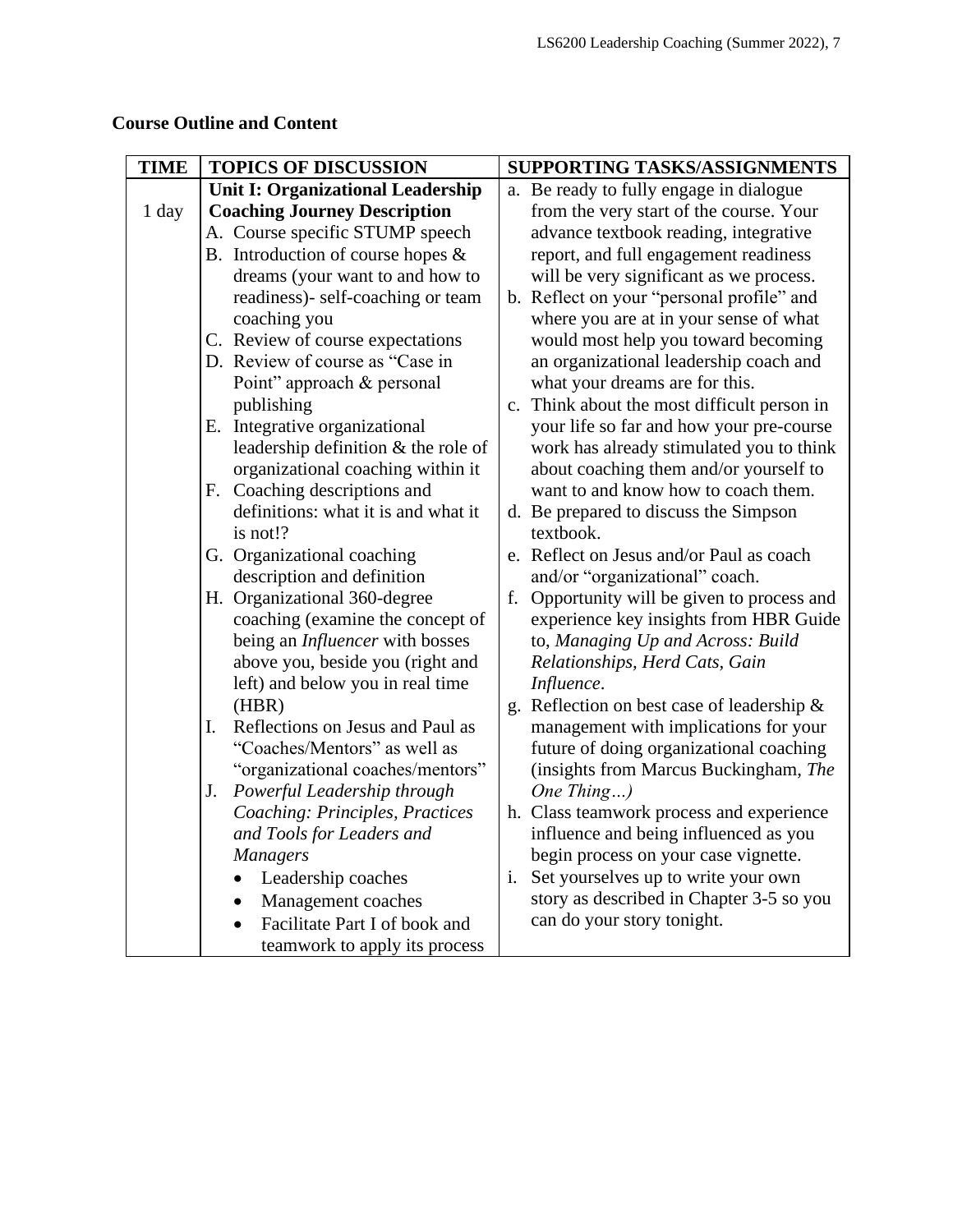| <b>TIME</b> | <b>TOPICS OF DISCUSSION</b>                                                                                                                                                                                                                                                                                                                                                 | SUPPORTING TASKS/ASSIGNMENTS |                                                                                                                                                                                                                                                                                                                                         |
|-------------|-----------------------------------------------------------------------------------------------------------------------------------------------------------------------------------------------------------------------------------------------------------------------------------------------------------------------------------------------------------------------------|------------------------------|-----------------------------------------------------------------------------------------------------------------------------------------------------------------------------------------------------------------------------------------------------------------------------------------------------------------------------------------|
|             | Unit II: Self-Talk, Self-Coaching,                                                                                                                                                                                                                                                                                                                                          |                              | a. Reflect carefully on yourself as an                                                                                                                                                                                                                                                                                                  |
| 1 day       | Self-Leadership (your personal                                                                                                                                                                                                                                                                                                                                              |                              | organizational coach and prepare a                                                                                                                                                                                                                                                                                                      |
|             | coaching vignette in focus)                                                                                                                                                                                                                                                                                                                                                 |                              | personal case vignette in readiness to                                                                                                                                                                                                                                                                                                  |
|             | A. Your sense of who you are as a                                                                                                                                                                                                                                                                                                                                           |                              | share with your team and describe                                                                                                                                                                                                                                                                                                       |
|             | coach, where you wish to be, how                                                                                                                                                                                                                                                                                                                                            |                              | yourself as a coach, where you hope to                                                                                                                                                                                                                                                                                                  |
|             | you think you might apply chosen                                                                                                                                                                                                                                                                                                                                            |                              | be as an ideal org. coach, how you will                                                                                                                                                                                                                                                                                                 |
|             | resources to get there, and how                                                                                                                                                                                                                                                                                                                                             |                              | self-lead to get there, and how they                                                                                                                                                                                                                                                                                                    |
|             | your team members might best                                                                                                                                                                                                                                                                                                                                                |                              | might help you to set them up for                                                                                                                                                                                                                                                                                                       |
|             | coach you forward as a coach.                                                                                                                                                                                                                                                                                                                                               |                              | individual coaching. Spend the evening                                                                                                                                                                                                                                                                                                  |
|             | One volunteer to share their story                                                                                                                                                                                                                                                                                                                                          |                              | doing self-coaching so that you can then                                                                                                                                                                                                                                                                                                |
|             | applying chapter 3-5 of Simpson                                                                                                                                                                                                                                                                                                                                             |                              | apply.                                                                                                                                                                                                                                                                                                                                  |
|             | textbook.                                                                                                                                                                                                                                                                                                                                                                   |                              | b. Reflect on those who find you difficult                                                                                                                                                                                                                                                                                              |
|             | B. Help from <i>Influencer: The New</i>                                                                                                                                                                                                                                                                                                                                     |                              | (the few odd people) and attempt to                                                                                                                                                                                                                                                                                                     |
|             | Science of Leading Change to                                                                                                                                                                                                                                                                                                                                                |                              | identify the reasons why they would ever                                                                                                                                                                                                                                                                                                |
|             | oneself                                                                                                                                                                                                                                                                                                                                                                     |                              | say that. Prepare a list and be ready to                                                                                                                                                                                                                                                                                                |
|             | C. Help from Crucial Conversations                                                                                                                                                                                                                                                                                                                                          |                              | chat about the implications as we process                                                                                                                                                                                                                                                                                               |
|             | to self-coaching                                                                                                                                                                                                                                                                                                                                                            |                              | in your teamwork. Also reflect on those                                                                                                                                                                                                                                                                                                 |
|             | D. Use of Joseph Grenny DVD light                                                                                                                                                                                                                                                                                                                                           |                              | who give you the most pain in your life                                                                                                                                                                                                                                                                                                 |
|             | toward self-coaching                                                                                                                                                                                                                                                                                                                                                        |                              | and prepare a list of why.                                                                                                                                                                                                                                                                                                              |
|             | E. Use of The Intangibles of                                                                                                                                                                                                                                                                                                                                                |                              | c. Keep reflecting on Jesus and Paul: their                                                                                                                                                                                                                                                                                             |
|             | Leadership by Richard Davis, and                                                                                                                                                                                                                                                                                                                                            |                              | journey of coaching disciples regarding                                                                                                                                                                                                                                                                                                 |
|             | blind spots and implications                                                                                                                                                                                                                                                                                                                                                |                              | blind spots and/or intangibles.                                                                                                                                                                                                                                                                                                         |
|             | F. Use and application of Johari                                                                                                                                                                                                                                                                                                                                            |                              | d. Expect class team member "case in                                                                                                                                                                                                                                                                                                    |
|             | window                                                                                                                                                                                                                                                                                                                                                                      |                              | point" processing on the team member                                                                                                                                                                                                                                                                                                    |
|             | G. Use and application of William                                                                                                                                                                                                                                                                                                                                           |                              | with a power-centered case willing to                                                                                                                                                                                                                                                                                                   |
|             | Ury's Getting to Yes with Yourself                                                                                                                                                                                                                                                                                                                                          |                              | present their story as one example.                                                                                                                                                                                                                                                                                                     |
|             | and Other Worthy Opponents                                                                                                                                                                                                                                                                                                                                                  |                              | e. Prepare to reflect aloud about the                                                                                                                                                                                                                                                                                                   |
|             | H. Use and application of textbook,                                                                                                                                                                                                                                                                                                                                         |                              | textbook by Brown, <i>Leading Me</i> , as a                                                                                                                                                                                                                                                                                             |
|             | Leading Me read by all and hence                                                                                                                                                                                                                                                                                                                                            |                              | basis for doing self-leadership coaching.                                                                                                                                                                                                                                                                                               |
|             | light from all                                                                                                                                                                                                                                                                                                                                                              | f.                           | Chosen presenter for The Mind of the                                                                                                                                                                                                                                                                                                    |
|             |                                                                                                                                                                                                                                                                                                                                                                             |                              |                                                                                                                                                                                                                                                                                                                                         |
|             |                                                                                                                                                                                                                                                                                                                                                                             |                              |                                                                                                                                                                                                                                                                                                                                         |
|             |                                                                                                                                                                                                                                                                                                                                                                             |                              |                                                                                                                                                                                                                                                                                                                                         |
|             |                                                                                                                                                                                                                                                                                                                                                                             |                              |                                                                                                                                                                                                                                                                                                                                         |
|             |                                                                                                                                                                                                                                                                                                                                                                             |                              |                                                                                                                                                                                                                                                                                                                                         |
|             |                                                                                                                                                                                                                                                                                                                                                                             |                              |                                                                                                                                                                                                                                                                                                                                         |
|             |                                                                                                                                                                                                                                                                                                                                                                             |                              |                                                                                                                                                                                                                                                                                                                                         |
|             |                                                                                                                                                                                                                                                                                                                                                                             |                              |                                                                                                                                                                                                                                                                                                                                         |
|             |                                                                                                                                                                                                                                                                                                                                                                             |                              |                                                                                                                                                                                                                                                                                                                                         |
|             |                                                                                                                                                                                                                                                                                                                                                                             |                              |                                                                                                                                                                                                                                                                                                                                         |
|             |                                                                                                                                                                                                                                                                                                                                                                             |                              |                                                                                                                                                                                                                                                                                                                                         |
|             | I. Chosen presenter of the book, The<br>Mind of the Leader<br>J. Review of my model for self-<br>awareness and self-management<br>(emotional awareness grid)<br>K. Another look at Simpson (chapter<br>$3-5)$<br>L. Reflect on how Jesus and/or Paul<br>do self-coaching<br>M. Teamwork to tell your stories to<br>enable team to do individual<br>coaching & team coaching |                              | Leader please stand ready to present and<br>be ready to especially focus on how to<br>lead yourself and dialogue around that.<br>g. Expect to process the "case in point"<br>team member vignette on self-shaped<br>case vignette based on self-leadership<br>last evening and as a basis for individual<br>and team coaching tomorrow. |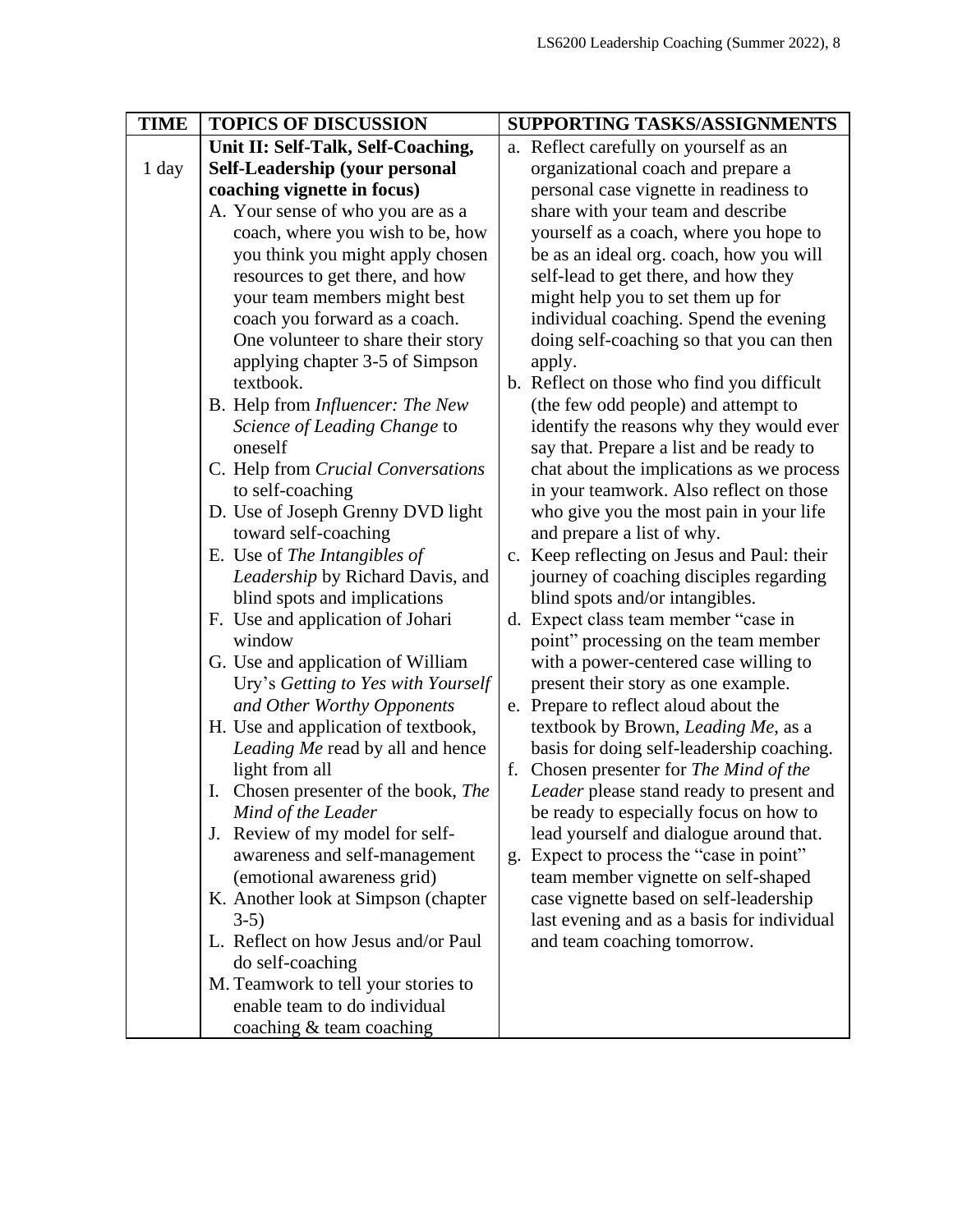| <b>TIME</b> | <b>TOPICS OF DISCUSSION</b>             | SUPPORTING TASKS/ASSIGNMENTS                |
|-------------|-----------------------------------------|---------------------------------------------|
|             | Unit III: Individual and/or Team        | a. Review Simpson chapters 6-14.            |
| 1 day       | Coaching                                | b. Radical Candor (Kim Scott, 2017) and     |
|             | A. Facilitated dialogue of chapters 6-  | caring candor (John 1:14) reflections.      |
|             | 14 of the Simpson textbook              | c. Reflect on examples of individual and/or |
|             | B. Radical Candor and caring            | team coaching done by Jesus or Paul in      |
|             | candor in coaching individuals          | readiness for class dialogue.               |
|             | and teams.                              | d. Chosen presenter for Patrick Lencioni    |
|             | C. Progressive organizational           | textbook please be ready.                   |
|             | leadership coaching of individuals      | e. Chosen presenter for Sibbet book Visual  |
|             | and/or coaching journey I have          | Teams please stand ready.                   |
|             | shaped toward organizational            | f. Reflect on individual or team coaching   |
|             | coaching of individuals, coaching       | that has required progressive steps with    |
|             | circles and/or teams including          | varied kinds of coaching and how that       |
|             | some reflections on mentoring.          | changed how you coached.                    |
|             | D. Jesus and/or Paul as individual      | g. Henry Cloud on progressive coaching in   |
|             | coaches or team coach examples          | his book, Necessary Endings                 |
|             | and reflections.                        |                                             |
|             | E. Added light on team coaching as      |                                             |
|             | a team from Patrick Lencioni            |                                             |
|             | based on presentation by the            |                                             |
|             | chosen presenter on The Five            |                                             |
|             | Dysfunctions of the Team toward         |                                             |
|             | application of the model for team       |                                             |
|             | coaching                                |                                             |
|             | F. Added light from Visual Teams        |                                             |
|             | by David Sibbet from chosen             |                                             |
|             | class presenter                         |                                             |
|             | G. Facilitation on potential use of the |                                             |
|             | Visual Teams model that includes        |                                             |
|             | both their thinking and that of the     |                                             |
|             | Lencioni model.                         |                                             |
|             | H. Team leadership interview with a     |                                             |
|             | special guest                           |                                             |
|             | I. Progressive organizational           |                                             |
|             | journey visual series of                |                                             |
|             | progressive changes to team             |                                             |
|             | coaching                                |                                             |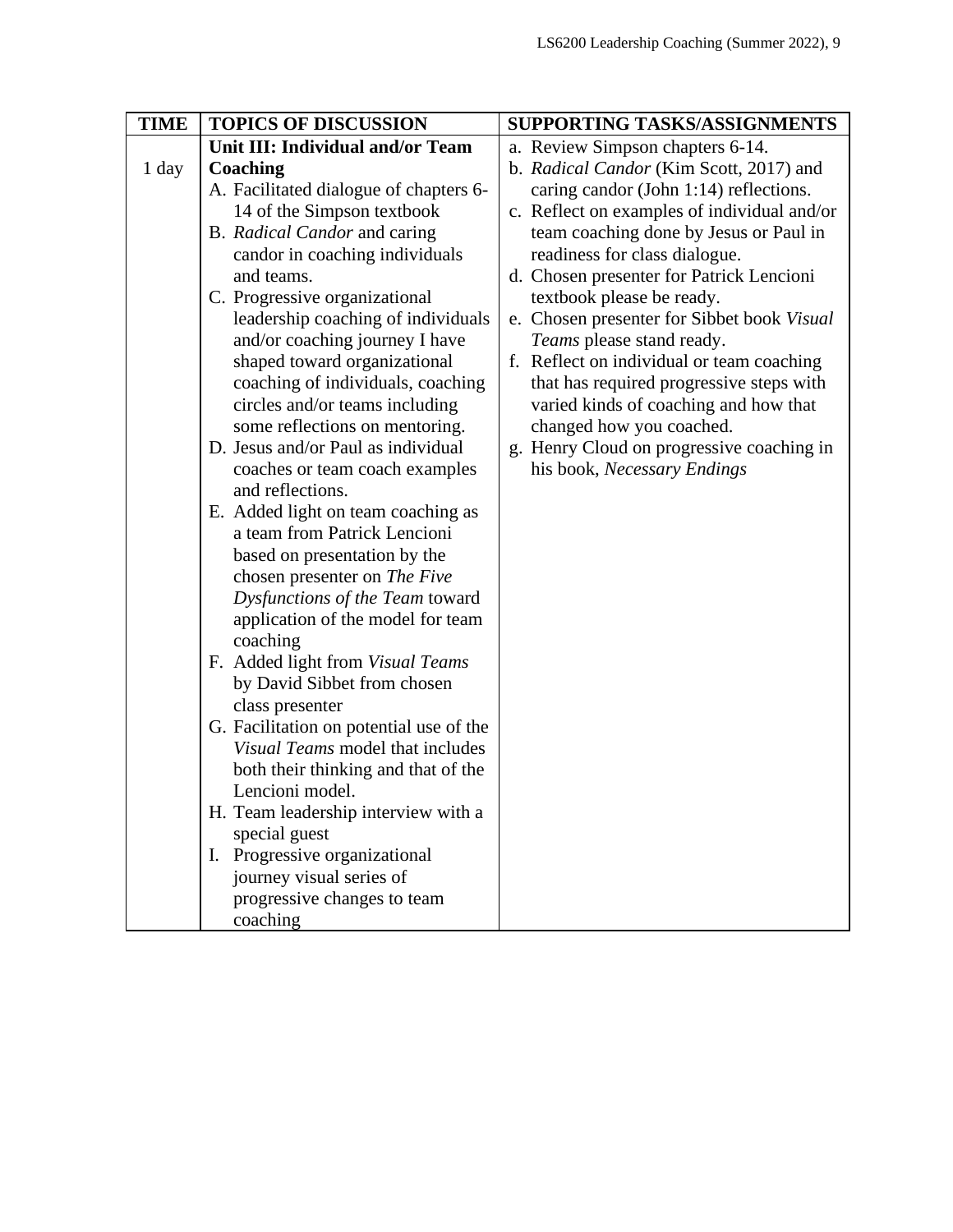| <b>TOPICS OF DISCUSSION</b>             | SUPPORTING TASKS/ASSIGNMENTS                                                                                                                                                                                                                                                                                                                                                                                                                                                                                                                                                                                                                                                                                                                                                                                                                                                                                                                                                                                                                                                                                                                                                                  |
|-----------------------------------------|-----------------------------------------------------------------------------------------------------------------------------------------------------------------------------------------------------------------------------------------------------------------------------------------------------------------------------------------------------------------------------------------------------------------------------------------------------------------------------------------------------------------------------------------------------------------------------------------------------------------------------------------------------------------------------------------------------------------------------------------------------------------------------------------------------------------------------------------------------------------------------------------------------------------------------------------------------------------------------------------------------------------------------------------------------------------------------------------------------------------------------------------------------------------------------------------------|
| <b>Unit IV: Organizational Coaching</b> | a. Please be prepared to reflect aloud on                                                                                                                                                                                                                                                                                                                                                                                                                                                                                                                                                                                                                                                                                                                                                                                                                                                                                                                                                                                                                                                                                                                                                     |
| A. Review and facilitated dialogue      | your teamwork to date so we have a                                                                                                                                                                                                                                                                                                                                                                                                                                                                                                                                                                                                                                                                                                                                                                                                                                                                                                                                                                                                                                                                                                                                                            |
| from Simpson chapters $15 \& 16$ .      | sense of time you need                                                                                                                                                                                                                                                                                                                                                                                                                                                                                                                                                                                                                                                                                                                                                                                                                                                                                                                                                                                                                                                                                                                                                                        |
| B. Your self-reflections around         | b. Please be prepared to reflect on textbook                                                                                                                                                                                                                                                                                                                                                                                                                                                                                                                                                                                                                                                                                                                                                                                                                                                                                                                                                                                                                                                                                                                                                  |
| organizational coaching in your         | chapters 15-16.                                                                                                                                                                                                                                                                                                                                                                                                                                                                                                                                                                                                                                                                                                                                                                                                                                                                                                                                                                                                                                                                                                                                                                               |
|                                         | c. Please be prepared to share your sense of                                                                                                                                                                                                                                                                                                                                                                                                                                                                                                                                                                                                                                                                                                                                                                                                                                                                                                                                                                                                                                                                                                                                                  |
|                                         | how org. coaching is done in your                                                                                                                                                                                                                                                                                                                                                                                                                                                                                                                                                                                                                                                                                                                                                                                                                                                                                                                                                                                                                                                                                                                                                             |
|                                         | context and environment- on how it is                                                                                                                                                                                                                                                                                                                                                                                                                                                                                                                                                                                                                                                                                                                                                                                                                                                                                                                                                                                                                                                                                                                                                         |
|                                         | done, who does it, what difference it                                                                                                                                                                                                                                                                                                                                                                                                                                                                                                                                                                                                                                                                                                                                                                                                                                                                                                                                                                                                                                                                                                                                                         |
|                                         | makes, and your perceived sense of the                                                                                                                                                                                                                                                                                                                                                                                                                                                                                                                                                                                                                                                                                                                                                                                                                                                                                                                                                                                                                                                                                                                                                        |
|                                         | implications of what is or is not done and                                                                                                                                                                                                                                                                                                                                                                                                                                                                                                                                                                                                                                                                                                                                                                                                                                                                                                                                                                                                                                                                                                                                                    |
|                                         | by whom it is done.                                                                                                                                                                                                                                                                                                                                                                                                                                                                                                                                                                                                                                                                                                                                                                                                                                                                                                                                                                                                                                                                                                                                                                           |
|                                         | d. Chosen presenter on Quinn textbook                                                                                                                                                                                                                                                                                                                                                                                                                                                                                                                                                                                                                                                                                                                                                                                                                                                                                                                                                                                                                                                                                                                                                         |
|                                         | please stand ready and urge dialogue                                                                                                                                                                                                                                                                                                                                                                                                                                                                                                                                                                                                                                                                                                                                                                                                                                                                                                                                                                                                                                                                                                                                                          |
|                                         | readiness by anyone who read it.                                                                                                                                                                                                                                                                                                                                                                                                                                                                                                                                                                                                                                                                                                                                                                                                                                                                                                                                                                                                                                                                                                                                                              |
|                                         | e. Anyone who read Tim Arnold, Leading<br>with AND, be prepared to dialogue about                                                                                                                                                                                                                                                                                                                                                                                                                                                                                                                                                                                                                                                                                                                                                                                                                                                                                                                                                                                                                                                                                                             |
|                                         | it.                                                                                                                                                                                                                                                                                                                                                                                                                                                                                                                                                                                                                                                                                                                                                                                                                                                                                                                                                                                                                                                                                                                                                                                           |
|                                         | f. Chosen presenter of Collins, How the                                                                                                                                                                                                                                                                                                                                                                                                                                                                                                                                                                                                                                                                                                                                                                                                                                                                                                                                                                                                                                                                                                                                                       |
|                                         | Mighty Fall Please be ready to present.                                                                                                                                                                                                                                                                                                                                                                                                                                                                                                                                                                                                                                                                                                                                                                                                                                                                                                                                                                                                                                                                                                                                                       |
|                                         | g. Chosen presenter of Team of Teams                                                                                                                                                                                                                                                                                                                                                                                                                                                                                                                                                                                                                                                                                                                                                                                                                                                                                                                                                                                                                                                                                                                                                          |
|                                         | textbook please stand ready                                                                                                                                                                                                                                                                                                                                                                                                                                                                                                                                                                                                                                                                                                                                                                                                                                                                                                                                                                                                                                                                                                                                                                   |
|                                         |                                                                                                                                                                                                                                                                                                                                                                                                                                                                                                                                                                                                                                                                                                                                                                                                                                                                                                                                                                                                                                                                                                                                                                                               |
|                                         |                                                                                                                                                                                                                                                                                                                                                                                                                                                                                                                                                                                                                                                                                                                                                                                                                                                                                                                                                                                                                                                                                                                                                                                               |
| Organization by chosen presenter        |                                                                                                                                                                                                                                                                                                                                                                                                                                                                                                                                                                                                                                                                                                                                                                                                                                                                                                                                                                                                                                                                                                                                                                                               |
| on being a conventional and             |                                                                                                                                                                                                                                                                                                                                                                                                                                                                                                                                                                                                                                                                                                                                                                                                                                                                                                                                                                                                                                                                                                                                                                                               |
| positive bilingual organization         |                                                                                                                                                                                                                                                                                                                                                                                                                                                                                                                                                                                                                                                                                                                                                                                                                                                                                                                                                                                                                                                                                                                                                                                               |
| G. Added light from Tim Arnold,         |                                                                                                                                                                                                                                                                                                                                                                                                                                                                                                                                                                                                                                                                                                                                                                                                                                                                                                                                                                                                                                                                                                                                                                                               |
| Lead With AND: The Secret to            |                                                                                                                                                                                                                                                                                                                                                                                                                                                                                                                                                                                                                                                                                                                                                                                                                                                                                                                                                                                                                                                                                                                                                                                               |
|                                         |                                                                                                                                                                                                                                                                                                                                                                                                                                                                                                                                                                                                                                                                                                                                                                                                                                                                                                                                                                                                                                                                                                                                                                                               |
|                                         |                                                                                                                                                                                                                                                                                                                                                                                                                                                                                                                                                                                                                                                                                                                                                                                                                                                                                                                                                                                                                                                                                                                                                                                               |
|                                         |                                                                                                                                                                                                                                                                                                                                                                                                                                                                                                                                                                                                                                                                                                                                                                                                                                                                                                                                                                                                                                                                                                                                                                                               |
|                                         |                                                                                                                                                                                                                                                                                                                                                                                                                                                                                                                                                                                                                                                                                                                                                                                                                                                                                                                                                                                                                                                                                                                                                                                               |
|                                         |                                                                                                                                                                                                                                                                                                                                                                                                                                                                                                                                                                                                                                                                                                                                                                                                                                                                                                                                                                                                                                                                                                                                                                                               |
|                                         |                                                                                                                                                                                                                                                                                                                                                                                                                                                                                                                                                                                                                                                                                                                                                                                                                                                                                                                                                                                                                                                                                                                                                                                               |
|                                         |                                                                                                                                                                                                                                                                                                                                                                                                                                                                                                                                                                                                                                                                                                                                                                                                                                                                                                                                                                                                                                                                                                                                                                                               |
|                                         |                                                                                                                                                                                                                                                                                                                                                                                                                                                                                                                                                                                                                                                                                                                                                                                                                                                                                                                                                                                                                                                                                                                                                                                               |
|                                         |                                                                                                                                                                                                                                                                                                                                                                                                                                                                                                                                                                                                                                                                                                                                                                                                                                                                                                                                                                                                                                                                                                                                                                                               |
|                                         |                                                                                                                                                                                                                                                                                                                                                                                                                                                                                                                                                                                                                                                                                                                                                                                                                                                                                                                                                                                                                                                                                                                                                                                               |
|                                         |                                                                                                                                                                                                                                                                                                                                                                                                                                                                                                                                                                                                                                                                                                                                                                                                                                                                                                                                                                                                                                                                                                                                                                                               |
|                                         |                                                                                                                                                                                                                                                                                                                                                                                                                                                                                                                                                                                                                                                                                                                                                                                                                                                                                                                                                                                                                                                                                                                                                                                               |
|                                         |                                                                                                                                                                                                                                                                                                                                                                                                                                                                                                                                                                                                                                                                                                                                                                                                                                                                                                                                                                                                                                                                                                                                                                                               |
|                                         |                                                                                                                                                                                                                                                                                                                                                                                                                                                                                                                                                                                                                                                                                                                                                                                                                                                                                                                                                                                                                                                                                                                                                                                               |
| would benefit from coaching.            |                                                                                                                                                                                                                                                                                                                                                                                                                                                                                                                                                                                                                                                                                                                                                                                                                                                                                                                                                                                                                                                                                                                                                                                               |
|                                         | context: who does it, how it is<br>done, why it is done that way, etc.<br>C. Added light on organizational<br>coaching from Lencioni, The<br>Advantage, and 30 min DVD with<br>application and reflection on<br>"who must do what" remaining<br>unanswered.<br>D. Added light from on coaching<br>conventional organizations that<br>were great and are sliding from<br>Jim Collins's How Are the Mighty<br>Fallen. Presentation if chosen<br>plus added slides as needed<br>E. Added light from our earlier<br>presenter of The Mind of the<br>Leader on org. coaching<br>F. Added light on org. coaching<br>from Quinn's The Positive<br>Resilience in a Polarized World<br>H. Added light from Quinn, Beyond<br>Rationale Management<br>My model and system challenge<br>$\mathbf{I}$ .<br>using an integrative set of visuals<br>to attempt to coach boards and<br>organizations forward with a<br>creative application of Quinn<br>J. Presentation and application of<br>textbook by chosen presenter for<br><b>Team of Teams</b><br>K. My attempted continuum of types<br>of organizations to coach forward<br>L. Teamwork on org. coaching using<br>a chosen case of organization that |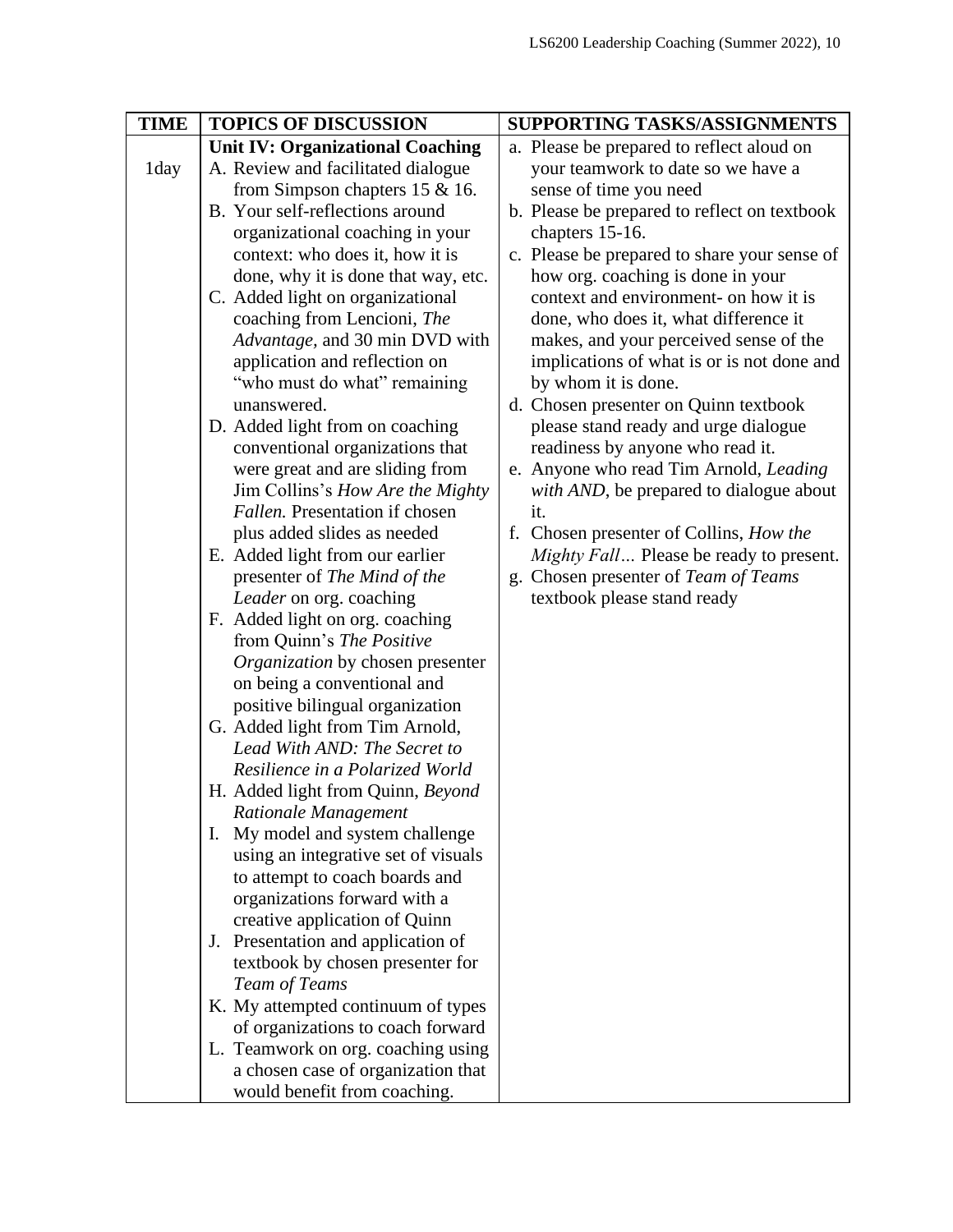| <b>TIME</b> | <b>TOPICS OF DISCUSSION</b>            | SUPPORTING TASKS/ASSIGNMENTS |
|-------------|----------------------------------------|------------------------------|
| I day       | <b>UNIT V: Putting It All Together</b> |                              |
|             | A. Final Chapter of Simpson            |                              |
|             | textbook with grids                    |                              |
|             | B. Teamwork reports on putting it all  |                              |
|             | together from your team journey        |                              |
|             | in extended team time today to         |                              |
|             | have you seek to put it all            |                              |
|             | together and form a team report        |                              |
|             | together applying the coaching         |                              |
|             | playbook resource.                     |                              |
|             | C. Added light from chosen             |                              |
|             | presenter on Carey Nieuwhof's At       |                              |
|             | Your Best toward living in the         |                              |
|             | "Thrive Cycle"                         |                              |
|             | D. Added light from The 4              |                              |
|             | Disciplines of Execution by Chris      |                              |
|             | McChesney, Sean Covey, and Jim         |                              |
|             | Huling (as time permits).              |                              |
|             | E. Teamwork to coach each other in     |                              |
|             | shaping your playbook in               |                              |
|             | readiness for your final team          |                              |
|             | report on your journey and             |                              |
|             | sharing where you are at               |                              |
|             | collectively on your playbook.         |                              |
|             | F. Team reports to close off the day   |                              |
|             | with a reminder that it will be key    |                              |
|             | for your post-course paper to set      |                              |
|             | up a covenant and "Lead Me"            |                              |
|             | given who you are.                     |                              |
|             | G. Marcus Buckingham: how to run       |                              |
|             | a resilient business (organization)    |                              |
|             | on YouTube as time permits.            |                              |
|             | H. Course closure and final farewells  |                              |

# **Estimate of Time Investment** (individual time investments may vary)

| Readings                            | 46hrs                        | N/A         | Assignment |
|-------------------------------------|------------------------------|-------------|------------|
| Classroom time                      | 30hrs                        | N/A         | Weighting  |
| 1. Integrative Reading & Report     | 10hrs                        | May 6       | 25%        |
| 2. In-Class PowerPoint Presentation | 18hrs                        | May 9       | 25%        |
| 3. Class Teamwork & Journal         | 5hrs                         | May 13 & 17 | 25%        |
| 4. Integrative Model                | 25hrs                        | July 4      | 25%        |
|                                     | Total = $\vert \sim 134$ hrs |             |            |

• Assignments will not be accepted after **July 4, 2022**.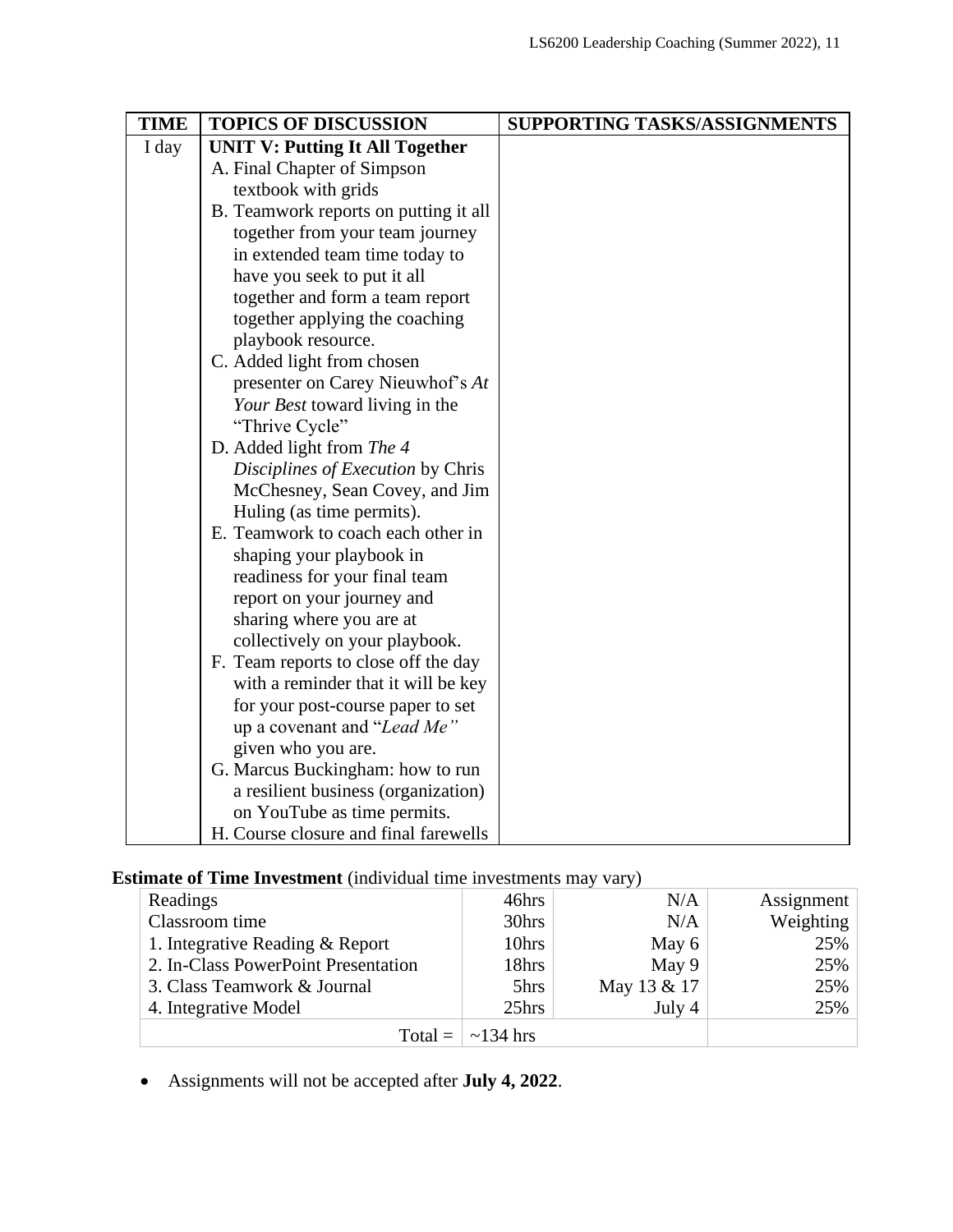# **Academic Policies**

### **General Guidelines for the Submission of Written Work**

*Formatting Papers* 

- Papers should be typed, double-spaced and follow the appropriate formatting guidelines (e.g. 1 inch margins).
- Follow the [Horizon Format Guide](https://www.horizon.edu/students/resources/) consistently.
- The length of papers should fall within  $+/-10\%$  of the stated length. Papers that fall outside the length guidelines may not be graded and will receive a grade reduction.

Failure to follow these guidelines warrants a grade reduction.

### *Submitting Your Assignments*

Assignments should be submitted via [Populi.](https://horizon.populiweb.com/) The resource at this link [https://support.populiweb.com/hc/en-us/articles/223792507-How-to-submit-work-for](https://support.populiweb.com/hc/en-us/articles/223792507-How-to-submit-work-for-assignments)[assignments](https://support.populiweb.com/hc/en-us/articles/223792507-How-to-submit-work-for-assignments) explains how to submit assignments on Populi (the link to the video is also available on the info tab of the Populi course page).

### **Late Assignments and Extensions**

All assignments are due when stated by the professor or, if not specified, within 8 weeks after the first day of class. Please contact the professor well in advance if you would like to request an adjustment to any of your due dates. A late penalty will be assessed for all overdue assignments: 1-3 days late, penalty of 10%; 4-6 days late, penalty of 20%. After six days late, an assignment receives a grade of 0.

| Grade        | Percentage | <b>GPA</b> | Descriptor          |
|--------------|------------|------------|---------------------|
| $A+$         | 97-100%    | 4          | Exceptional         |
| $\mathbf{A}$ | 93-96%     | 4          | Excellent           |
| $A-$         | 90-92%     | 3.7        | Excellent           |
| $B+$         | 87-89%     | 3.3        | Good                |
| B            | 83-86%     | 3.0        | Good                |
| $B -$        | 80-82%     | 2.7        | Good                |
| $C+$         | 77-79%     | 2.3        | Satisfactory        |
| $\mathbf C$  | 73-76%     | 2.0        | Satisfactory        |
| $C-$         | 70-72%     | 1.7        | Satisfactory        |
| $D+$         | 67-79%     | 1.3        | <b>Minimal Pass</b> |
| D            | 63-66%     | 1.0        | <b>Minimal Pass</b> |
| $D-$         | 60-62%     | 0.7        | <b>Minimal Pass</b> |
| F            | < 60%      |            | Failure             |

### **Grading**

# **Academic Honesty**

Horizon uses the University of Saskatchewan definition of plagiarism described as "the presentation of the work or idea of another in such a way as to give others the impression that it is the work or idea of the presenter. Adequate attribution is required. What is essential is that another person have no doubt which words or research results are the student's and which are drawn from other sources" (Office of the University Secretary, 2012). Students are expected to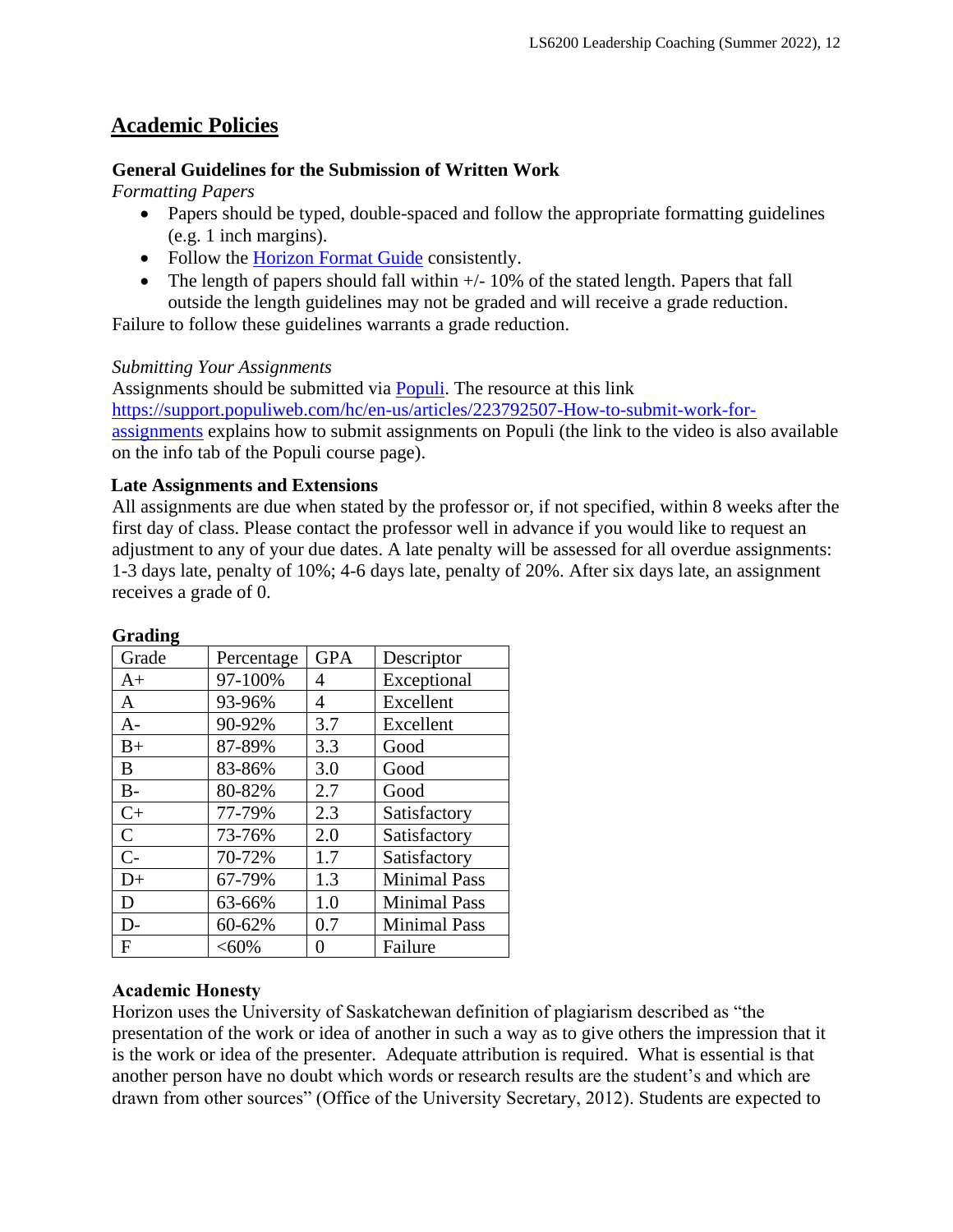give due recognition to sources from which all substantial phrases, sentences or even ideas are drawn. Note also that you may not submit work done in one course to satisfy the requirements of another course (unless both instructors agree beforehand to accept such work). See [here](http://www.turnitin.com/assets/en_us/media/plagiarism_spectrum.php) for examples of plagiarism and further guidelines in the College [Student Handbook.](https://www.horizon.edu/academics/)

### **Disability Services Information**

If you would benefit from learning accommodations due to pre-existing physical or mental health conditions or learning disabilities, contact the Academic or Student Life departments at the beginning of the course. Horizon will work to meet your learning and/or physical needs where possible. If any conditions arise during the course that you wish to disclose, please contact us as soon as possible. In all cases you will need to provide current [documentation](https://www.horizon.edu/students/support/) of the disability or condition you wish to disclose. Horizon takes appropriate care to ensure confidentiality about any such disclosures. For more information, contact Bob Williamson, Dean of Students, at [bwilliamson@horizon.edu;](mailto:bwilliamson@horizon.edu) Heather Wood, Associate Dean of Students, at [hwood@horizon.edu;](mailto:hwood@horizon.edu) or Leanne Bellamy, Academic Coach, at [lbellamy@horizon.edu.](mailto:lbellamy@horizon.edu)

### **Class Attendance**

Students should attend all classes in order to facilitate competency development. Students are expected to be present through the delivery method that they registered for, either on campus or through live-streaming. A student must be present for the full duration of a class period in order to be registered as present for the class. In the case of illness or other unforeseen circumstances, students may miss one day of a module course or three days of class in a term or semester course without academic penalty. Students who are absent for more than the number of classes stated above will automatically fail the course. Students wishing to be exempted from this policy due to extenuating circumstances may make an academic appeal, where they will need to document and verify those circumstances. Students who miss a class are responsible to get missed notes or handouts from another student, rather than from the professor.

### **Campus Health Policy**

Do not come on campus if you are experiencing symptoms (even if they are mild) of fever, cough, shortness of breath, sore throat, chills, runny nose, or a loss of your sense of taste or smell. If you have any of these symptoms, do not return to campus until advised by Public Health. You should self-isolate and contact HealthLine 811 for advice on whether you should be tested for COVID-19. This will help keep others safe and possibly spare them from self-isolation and testing. While you are in self-isolation, you may attend class online. The link to access your class is posted on the course page on Populi, under the Syllabus tab, under Links on the right side of the page.

### **Live-Streaming Etiquette**

If attending class online via live-stream, keep your camera on and stay present and attentive throughout the class session, extending the gift of full engagement. Access your class with a computer (preferably) or tablet, not a cell phone. Arrive to class on time, and dress as you would if you were attending class on campus. Join the class from a quiet space with minimal background noise, and mute your microphone until you wish to speak to the class.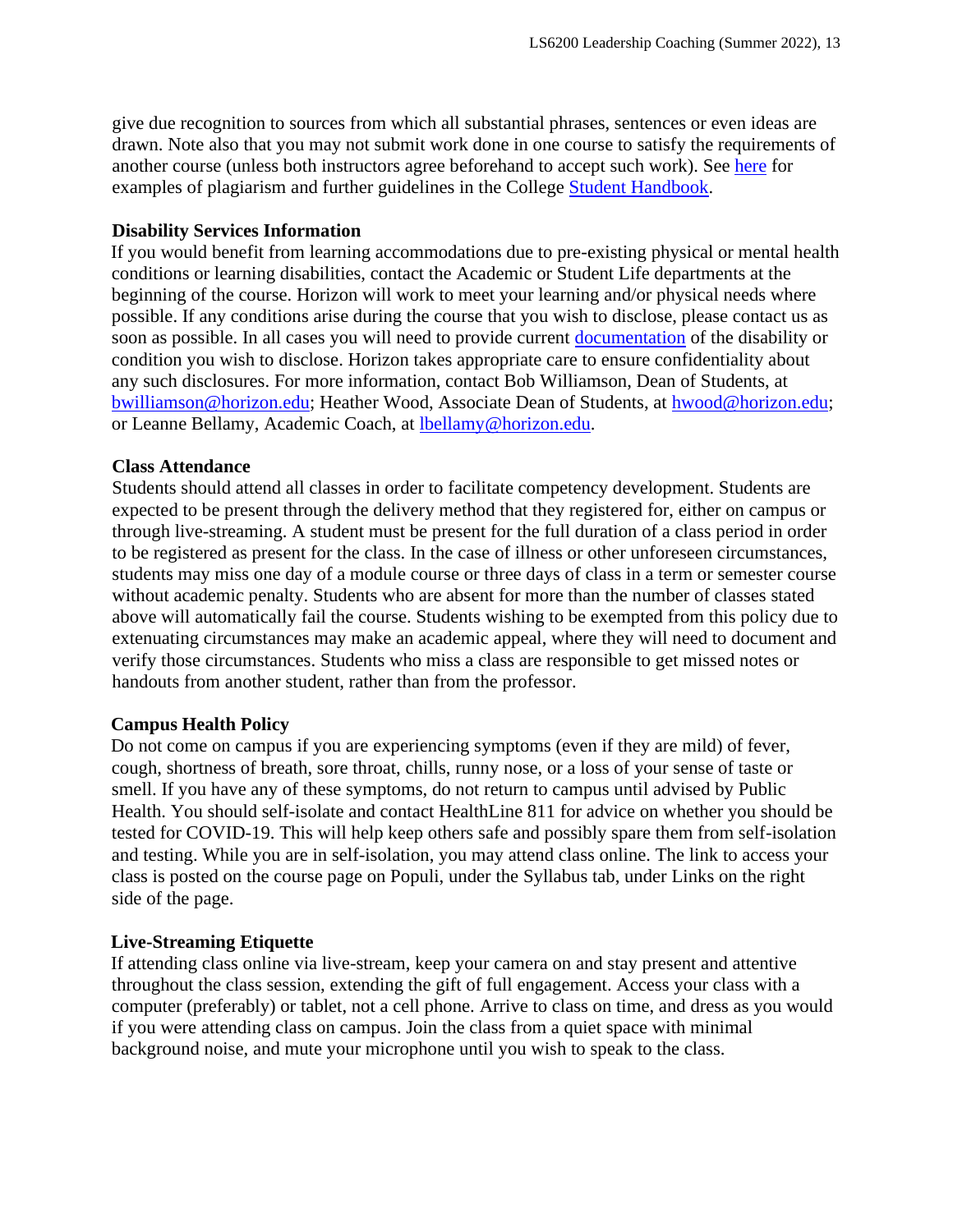### **Use of Technology**

Horizon encourages the use of electronic devices in the classroom to enhance learning. Careful consideration must be given to privacy issues, copyrighted materials, and the general care and concern for others. Please respect the following classroom policies:

- Please use online access for course learning only. This is a matter of respect for the instructor's teaching, your own learning, and fellow students who may be distracted by other uses.
- Students should secure permission from the instructor to record any teaching material. This includes PowerPoint slides, white board illustrations, notes, and any form of audio or video.
- Student feedback is a valuable input for course improvements. Please resolve any classroom grievance about the instructor or course with the instructor personally, through the Horizon College and Seminary grievance procedures, or the Populi-based course evaluations. It is inappropriate to air classroom grievances on a social media platform.
- When instructors use recording mechanisms in the classroom, recorded materials will be used for the sole purpose of instruction and cannot be released to any social media outlet without the written consent of the students whose images have been recorded.
- In general, it is not acceptable to share photographs or videos of students in the classroom setting without permission from those whose images appear in such media.

### **Bibliography**

- Arnold, Tim. *Lead with AND: The Secret to Resilience and Results in a Polarized World.* Timothy Arnold, 2022. ISBN 9781777901400.
- Bell, Chip R. *Managers as Mentors: Building Partnerships for Learning.* San Francisco: Barrett-Koehler, 1996.
- Bell, Michel A. *Business Simplified: Serving People, Becoming Better Stewards, Creating Value.* Niagara-on-the-Lake, ON: Managing God's Money, 2018. ISBN: 9781387261413.
- Blanchard, Ken, and Phil Hodges. *Lead Like Jesus: Lessons from the Greatest Role Model of All Time Revisited.* W Publishing, 2016. ISBN 9780718077259
- Bolsinger, Tod. *Canoeing the Mountains: Christian Leadership in Uncharted Territory.*  Expanded Edition. Downers Grove: IVP, 2015.
- Brock, Laszlo. *Work Rules: Insights from Inside Google that Will Transform How You Live & Work*. John Murray. ISBN: 9781444792386.
- Brown, Brene. *Dare to Lead: Brave Work, Tough Conversations, Whole Hearts.* New York: Random House, 2018. ISBN: 9780399592522.
- Buckingham, Marcus. *The One Thing You Need to Know About Great Managing, Great Leading, and Sustained Individual Success.* Toronto: Free Press, 2005. ISBN: 9780743261654.
- Cable, Daniel. *Alive at Work: The Neuroscience of Helping People Love What They Do.* HBR, 2018. ISBN: 9781633694255.
- Chapman, Gary, and Paul White. *The Five Languages of Appreciation in the Workplace: Empowering Organizations by Empowering People.* Chicago: Northfield, 2012. ISBN 9780802461766.
- Cherney, Jay, Diane Whitney, and Amanda-Trosten Boom. *Appreciative Team Building: Positive Questions to Bring the Best Out of Your Team.* Inverse, 2004. ISBN: 9780595335039.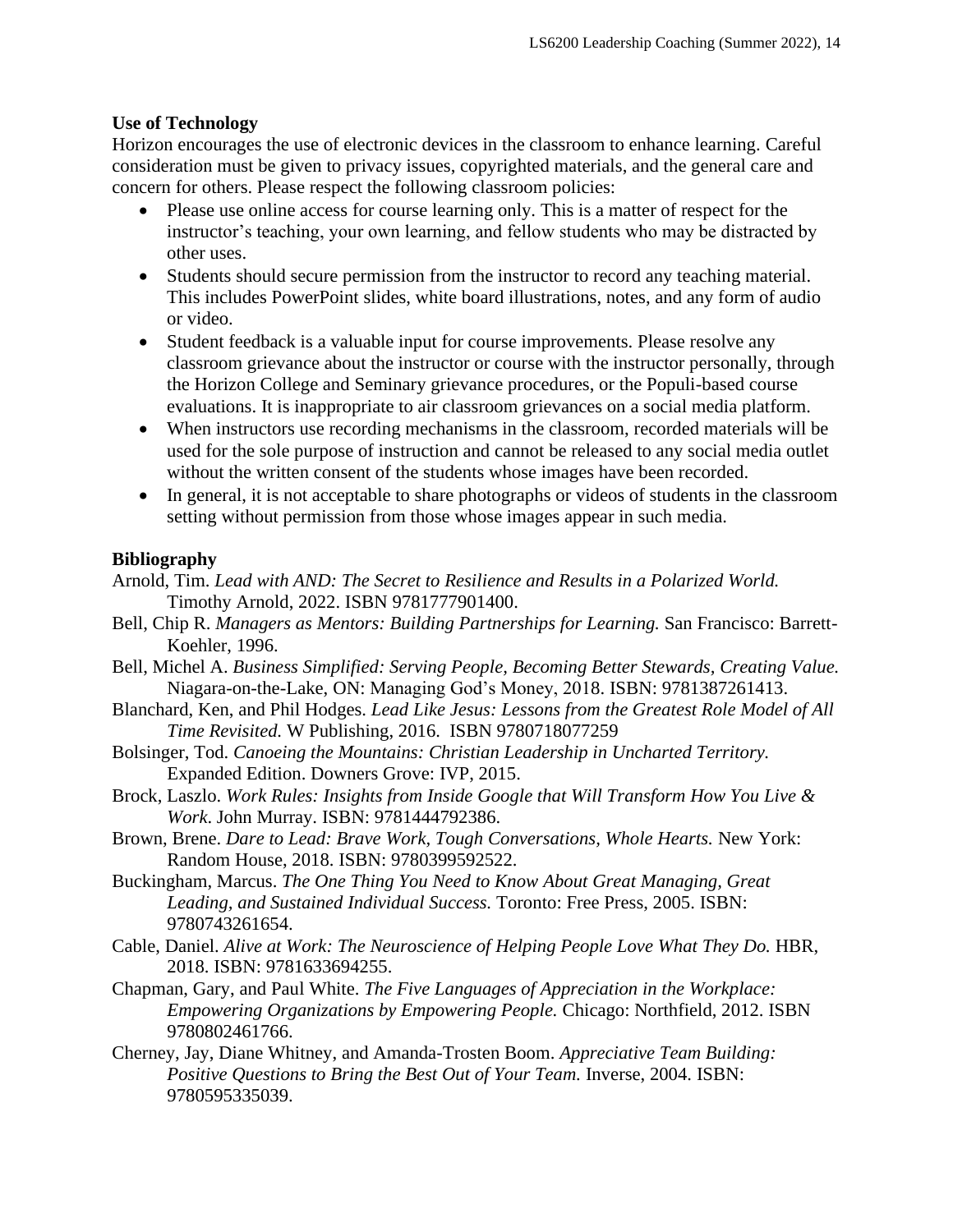- Clifton, Don. *First Break All the Rules: What the World's Greatest Managers Do Differently.*  2nd edition. Gallup, 2016. ISBN: 978159562115.
- Cole, Neil. *Journeys to Significance: Charting a Leadership Course from the Life of Paul.* San Francisco: Jossey Bass, 2011. ISBN: 9780470529447.
- Collins, Gary. *Christian Coaching: Helping Others Turn Potentiality into Reality.* Revised edition. Nav, 2009. ISBN: 9781600063619.
- Collins, Jim. *How The Mighty Fall and Why Some Companies Never Give In.* Harper Collins, 2009. ISBN: 9780977326419.
- Cook, Marshall. *Effective Coaching: Briefcase Books.* Toronto: McGraw Hill, 1999. ISBN: 0070718644.
- Cordeiro, Wayne. *The Divine Mentor: Growing Your Faith As You Sit at the Feet of the Savior.*  Bloomington, MN: Bethany House, 2007. ISBN: 9780764204753
- Davis, Richard A. *The Intangibles of Leadership: The 10 Qualities of Superior Executive Performance.* Jossey-Bass, 2010. ISBN: 9780470679159.
- Denning, Stephen. *The Leader's Guide to Radical Management: Reinventing the Workplace for the 21st Century & How to Inspire Continuous Innovation, Deep Satisfaction & Client Delight.* Jossey-Bass, 2010. ISBN: 9780470548684.
- Dotter, Stephen. *The Performance Pipeline: Getting Right Performance at Every Level of Leadership.* John Wiley & Sons, 2011. ISBN: 978-0-470-87728-9.
- Ernst, Ron. *Real Time Coaching: How to Make Minute by Minute Decisions that Unleash the Power In Your People.* Carmel, IN: Leadership Horizons, 2009. ISBN: 0-9668868-2-8.
- Ferguson, Dave, and Warren Bird. *Hero Maker: Five Essential Practices for Leaders to Multiply Leaders.* Zondervan, 2018. ISBN: 978-0-310-58893-1.
- Forman, Rowland, Jeff Jones, and Bruce Miller. *The Leadership Baton: An Intentional Strategy for Developing Leaders for the Church.* Grand Rapids, MI: Zondervan, 2004.
- Glasser, Judith. *Conversational Intelligence: How Real Leaders Build Trust & Get Extraordinary Results.* Routledge, 2016. ISBN: 978-1629561431.
- Hamel, Gary, and Michele Zanini, *Humanocracy: Creating Organizations as Amazing as the People Inside Them.* Harvard Business Review, 2020. ISBN: 978-1633696020.
- Hargrove, Robert. *Masterful Coaching: Extraordinary Results by Impacting and the Way They Think and Work Together.* 2nd edition. San Francisco: Jossey-Bass, 2004. ISBN: 0-7879- 6084-5.
- Harnish, Verne. *Scaling Up: Mastering the Rockefeller Habits 2.0, How a Few Companies Make It…And Why the Rest Don't.* Asbury, VA: Gazelles, 2014. ISBN: 978-0-9860195-2-4.
- Harvard Business Review Guide. *Managing Up and Across: Building Relationship, Herd Cats, Gain Influence.* Harvard Business Review, 2013. ISBN: 978-1-4221-8760-9.
- Hendricks, Howard, and William Hendricks. *As Iron Sharpens Iron: Building Character in a Mentoring Relationship.* Chicago: Moody Press, 1995.
- Keifer, Charles, Leonard Schlesinger, and Paul Brown. *Action Trumps Everything: Creating What You Want in an Uncertain World.* Black Ink, 2010. ISBN: 978-0-9831319-1-5.
- Kinlaw, Dennis, Cindy Coe, and Amy Zehnder. *Coaching for Commitment.* 3rd edition. Pfiefer, 2013. ISBN: 978-1-118-71707-3.
- Kotter, John. *Accelerate.* Harvard Business Review, 2014. ISBN: 978-1-625-174-7.
- Kotter, John. *A Sense of Urgency.* Boston: Harvard Business, 2008. ISBN:978142217971. \_\_\_\_\_\_\_\_\_\_\_\_. *Leading Change*. Boston: Harvard, 1996.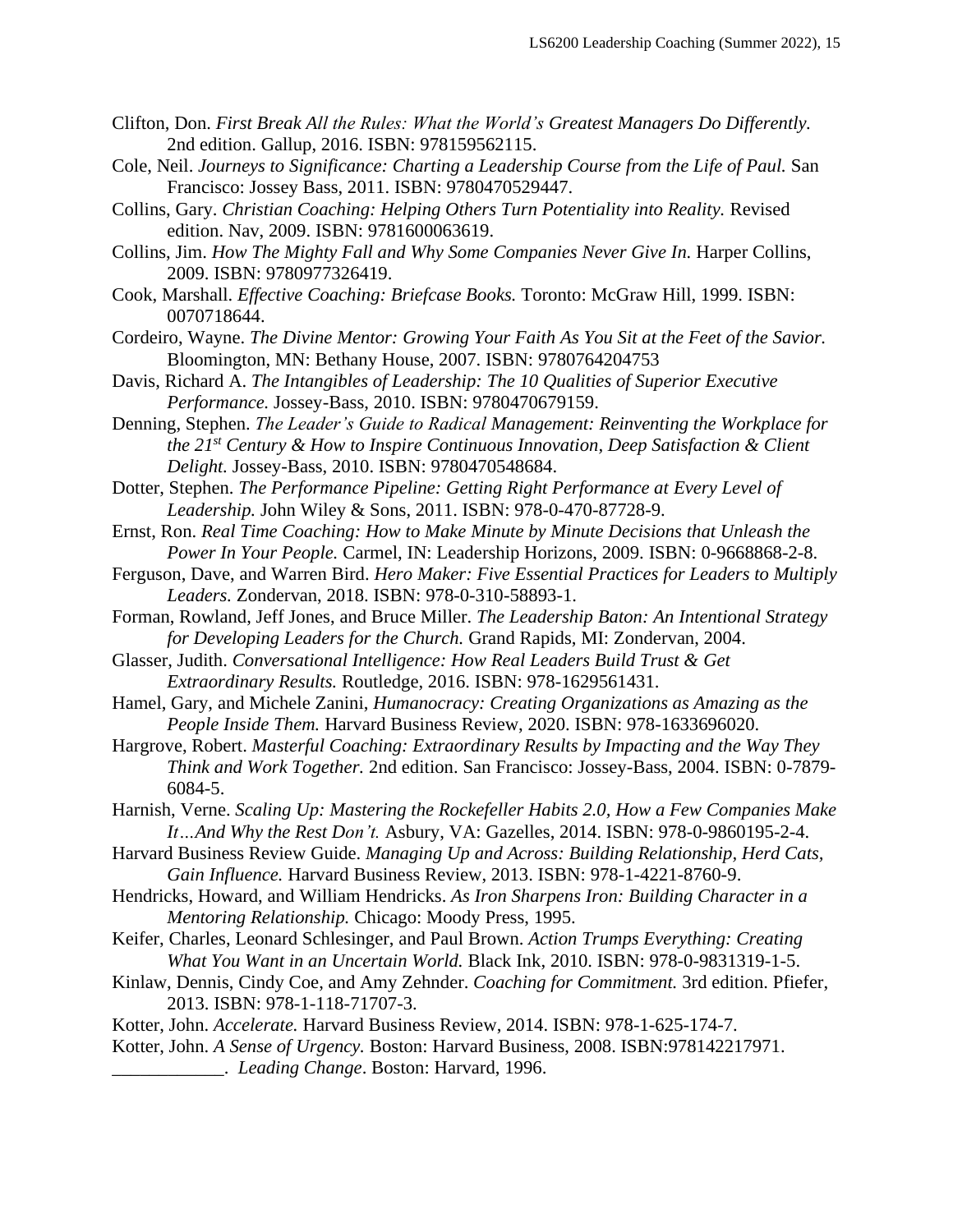\_\_\_\_\_\_\_\_\_\_\_\_. *The Heart of Change: Real Life Stories About How People Change Their Organizations.* Boston: Harvard Business Review, 2002. ISBN: 978-1-4221-3.

- Kotter, John, and Holger Rathgeber. *Our Iceberg is Melting: Changing and Succeeding Under Any Conditions.* New York: St. Martin's, 2005. ISBN: 978-0-312-36198-3.
- Lafley, A.G., and Roger L. Martin. *Playing to Win: How Strategy Really Works.* Boston: Harvard Business Review, 2013. ISBN: 978-1-4221-8739-5.

Lencioni, Patrick. *The Advantage: Why Organizational Health Trumps Everything Else in Business.* San Francisco: Jossey Bass, 2012. ISBN: 978-0-470-94152.

- Lencioni, Patrick. *The Motive: Why Some Leaders Abdicate Their Most Important Responsibilities.* New Jersey: John Wiley & Sons, 2020. ISBN: 9781119600459.
- MacGregor, Steven. *Sustained Executive Performance: How the New Self-Management Drives Innovation, Leadership, and A More Resilient World.* The Leadership Alchemy of Barcelona, 2015. ISBN: 978-0-13-398700-3.
- McChesney, Chris, Sean Covey, and Jim Huling. *The 4 Disciplines of Execution: Achieving Your Wildly Important Goals.* Toronto: Free Press, 2012. ISBN: 978-1-4516-2705-3.
- Morieux, Yves, and Tollman, Peter, *Six Simple Rules: How to Manage Complexity Without Getting Complicated.* Boston, MA: Harvard Business Review, 2014
- Patterson, Kerry, et al. *Crucial Conversations: Tools For Talking When Stakes Are High.* 2nd edition*.* Toronto: McGraw Hill, 2012. ISBN: 978-0071771320.
- Patterson, Kerry, with Joseph Grenny, Ron McMillan, and Al Switzer. *Influencer: The New Science of Leading Change.* 2nd edition. Toronto: McGraw Hill, 2013. ISBN: 9780071808866.
- Quinn, Robert, and Anjan Thakor. *The Economics of Higher Purpose: Counterintuitive Steps for Creating a Purpose Driven Organization.* Berrett-Koehler, 2019. ISBN: 9781523086405.
- Scott, Kim. *Radical Candor.* St. Martin, 2017. ISBN: 9781250103505.
- Senge, Peter, et al. *Presence: An Exploration of Profound Change in People, Organizations, and Society.* Random House, 2005. ISBN: 0-385-51624-x.
- Stanier, Michael Bungay. T*he Coaching Habit: Say Less, Ask More & Change the Way You Lead Forever.* 2016. ISBN: 978-0-9784407-4-9.
- Starr, Julie. *The Coaching Manual: The Definitive Guide to the Process, Principles, and Skills of Personal Coaching.* 3rd edition. Toronto: Pearson, 2011. ISBN: 978-0-273-74058-2.
- Stanley, Paul, and Robert Clinton. *Connecting: The Mentoring Relationships You Need to Succeed in Life.* Nav. Press, 1992. ISBN: 978-0-89109-638-2.
- Steinke, Peter. *Healthy Congregations: A Systems Approach.* Alban Institute, 1998. ISBN: 978- 1-566-330-2.
- Stoltzfus, Tony. *Coaching Questions: A Coaches Guide to Powerful Asking Skills.* Virginia Beach: Tony Stoltzfus, 2008. ISBN: 978-0-9794-1636-1.
- Stone, Douglas, and Sheila Heen. *Thanks for the Feedback.* Penguin, 2013. ISBN: 978-0-670- 01466-8.
- Stavros, Jackie, and Cheri Torres, *Conversations Worth Having.* Berrett-Koehler, 2018. ISBN: 978-1523094011.
- Tapscott, Don, and Art Caston, *Paradigm Shift: The New Promise of Information Technology.*  McGraw Hill, 1998. ISBN: 0-07-062857-2.
- Wagner, Rodd, and Gale Muller. *Power of Two: How to Make the Most of Your Partnerships at Work.* New York: Gallup, 2009. ISBN: 978-1-59562-029-3.